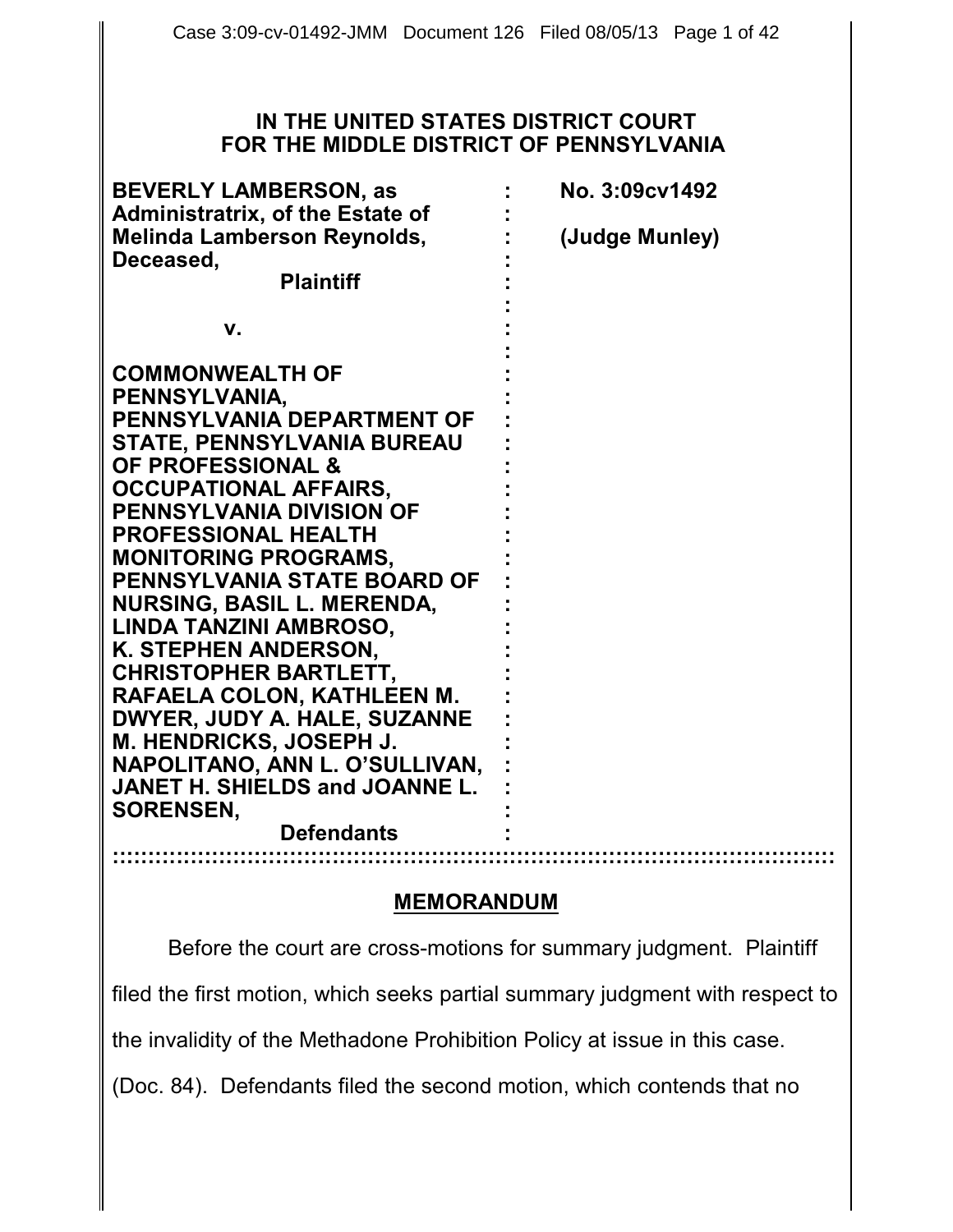genuine issues of material fact exist and that they are entitled to judgment as a matter of law. (Doc. 85). These motions are fully briefed and ripe for disposition.

#### **Background**

This case arises out of Melinda Lamberson Reynolds' attempts to challenge the suspension of her license as a registered nurse in the Commonwealth of Pennsylvania. Reynolds was a licensed practical nurse ("LPN") and a registered nurse ("RN") in the Commonwealth for over fifteen years. (Doc. 9, Am. Compl. ¶ 18; Doc. 43, Answer ¶ 18). Reynolds suffered from substance abuse problems, and in 2007, the Pennsylvania Boar of Nursing suspended her license to practice nursing. (Doc. 9, Am. Compl. ¶¶ 17, 64; Doc. 43, Answer ¶¶ 17,64). After her license was taken away, Reynolds initiated the instant action against Defendants Commonwealth of Pennsylvania, Pennsylvania Department of State, Pennsylvania Bureau of Professional and Occupational Affairs, Pennsylvania Division of Professional Health Monitoring Programs, Pennsylvania State Board of Nursing, Basil L. Merenda, Linda Tanzini Ambroso, K. Steven Anderson, Christopher Bartlett, Rafaela Colon, Kathleen M. Dwyer, Judy A. Hale, Suzanne M. Hendricks, Joseph J. Napolitano, Ann L. O'Sullivan, Janet H. Shields and Joanne L. Sorensen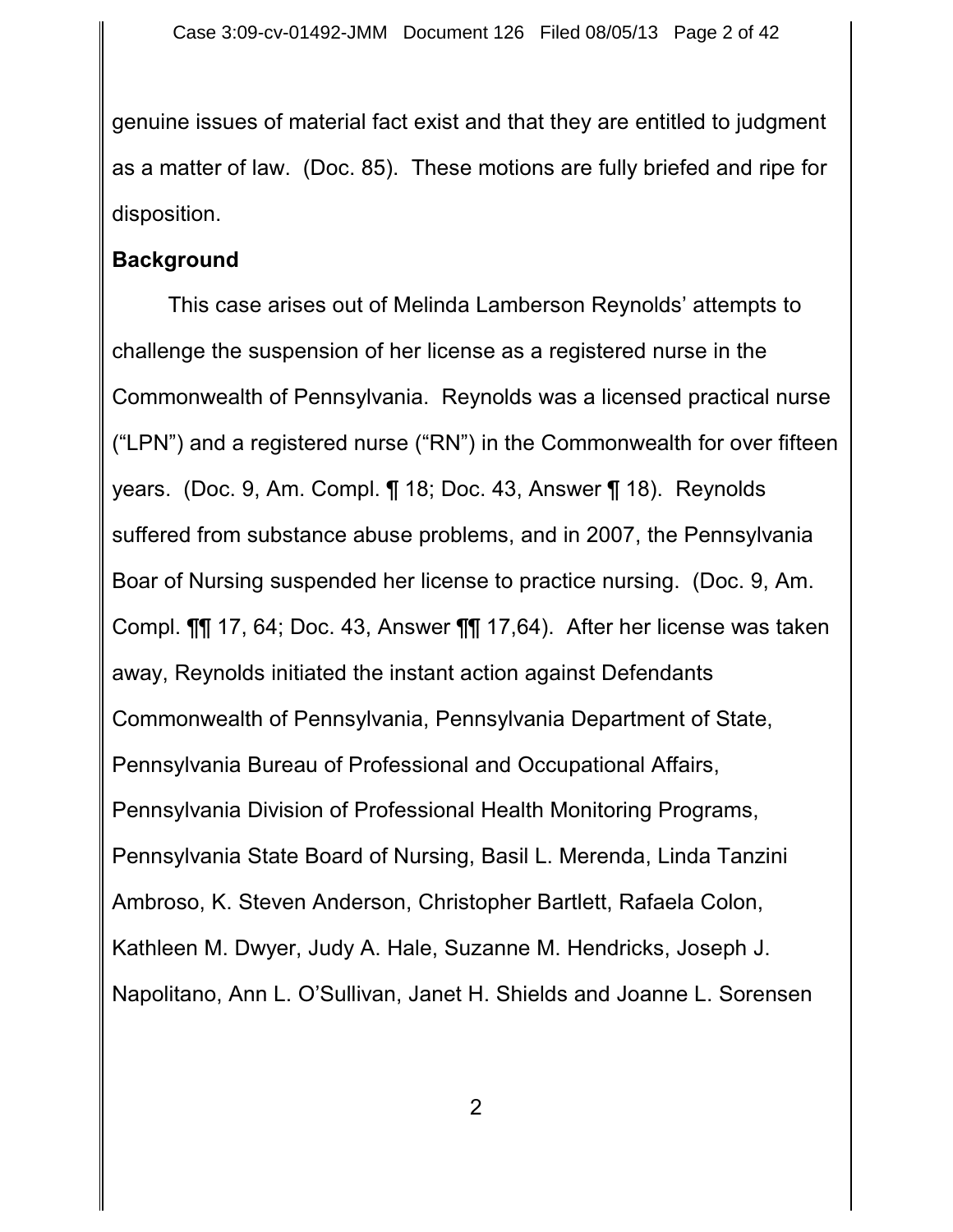(collectively "defendants"). $<sup>1</sup>$  (Doc. 9, Am. Compl.). Plaintiff contends that</sup>

she is a qualified individual with a disability because of her drug addiction

and she asserts that defendants revoked her nursing license pursuant to a

policy that violates both the Americans with Disabilities Act, 42 U.S.C. §

12132, *et seq.*, and the Rehabilitation Act, 29 U.S.C. § 701, *et seq.* The

undisputed material facts as presented by both parties are as follows. $2^2$ 

# **A. Opioid Addiction and History of Treatment**

Reynolds was addicted to "opioid" drugs and used heroin off and on

since the late 1970s.<sup>3</sup> (PSOF  $\P$  1; DSOF  $\P$  2). Addiction to

 $2$  When examining the undisputed material facts, the court primarily relied upon plaintiff and defendants' statements of material facts. (See Doc. 84-2, Pl.'s Statement of Material Facts (hereinafter "PSOF"); Doc. 86, Defs.' Statement of Material Facts (hereinafter "DSOF")). The court also examined plaintiff and defendants' statement of material facts in opposition to the opposing parties' statement of facts, plaintiffs' amended complaint, defendants' answer, as well as other appropriate documents in the record. (See Doc. 9, Am. Compl.; Doc. 43, Answer; Doc. 95, Pl.'s Statement–in Opp'n to Defs.' Mot. for Summ. J.–of Material Facts (hereinafter "PSOF in Opp'n"); Doc. 97, Defs.' Statement of Material Facts in Opp'n to Pl.'s Mot. for Partial Summ. J. (hereinafter "DSOF in Opp'n")).

 $^3$  Opioid drugs are defined, for the purposes of this opinion, as psychoactive substance that works by binding to the body's opioid receptors. (PSOF ¶ 1). Opioids include "opiates," drugs directly derived from the opium poppy, and other drugs that stimulate the opioid receptors.

 $1$  Melinda Lamberson Reynolds initiated this action but passes away during its pendency. (Doc. 72, Unopposed Mot. for Substitution of Parties). Beverly Lamberson, as the Administratrix of Melinda Lamberson Reynolds' estate, succeeded Reynolds as the plaintiff in this matter. (Doc. 73, Order dated June 7, 2012). To avoid confusion, the court will refer to Melinda Lamberson Reynolds as "Reynolds" and Beverly Lamberson as "plaintiff."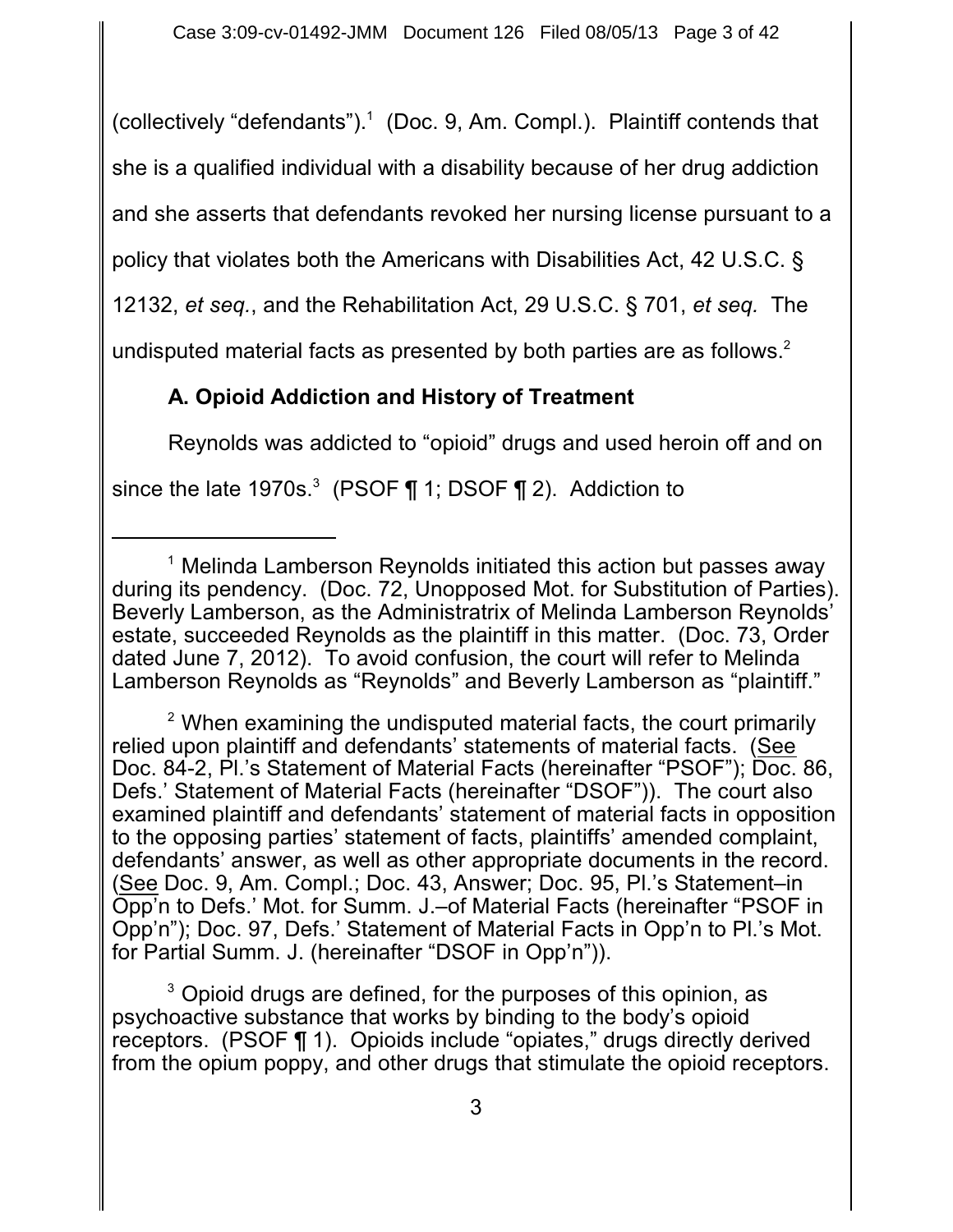opioids–whether illicit drugs such as heroin or prescription opioids for use as analgesics–has been recognized for almost a century to be a chronic medical condition and not a "bad habit" that can be eliminated given sufficient motivation. (PSOF ¶ 2). Chronic addiction to opioids is a physical or mental impairment that substantially limits one or more life activities. (Id. ¶ 3).

### *1. Morris County Aftercare Center (1997-2004)*

Reynolds received methadone maintenance treatment for her opioid addiction at Morris County Aftercare Center ("MCAC"), in Randolph, New Jersey, from approximately October 1997 to February 2004. (Id. 18; DSOF ¶ 1). Methadone is useful in treatment of opioid drug dependence both as a short-term medication to control withdrawal symptoms ("detoxification") and as a long-term ("maintenance") medication to assist opioid dependent patients to refrain from use of illicit drugs. (PSOF ¶ 4). Methadone maintenance treatment is extremely effective. (Id. ¶ 6). A person with chronic opioid drug dependency must often continue to receive methadone maintenance treatment on a long term basis. (Id. ¶ 7). Clinics that provide methadone maintenance treatment are subject to exacting regulatory standards. (Id. ¶ 5; DSOF ¶ 12).

The physician and nurse progress notes from Reynolds' first visit to

(Id.)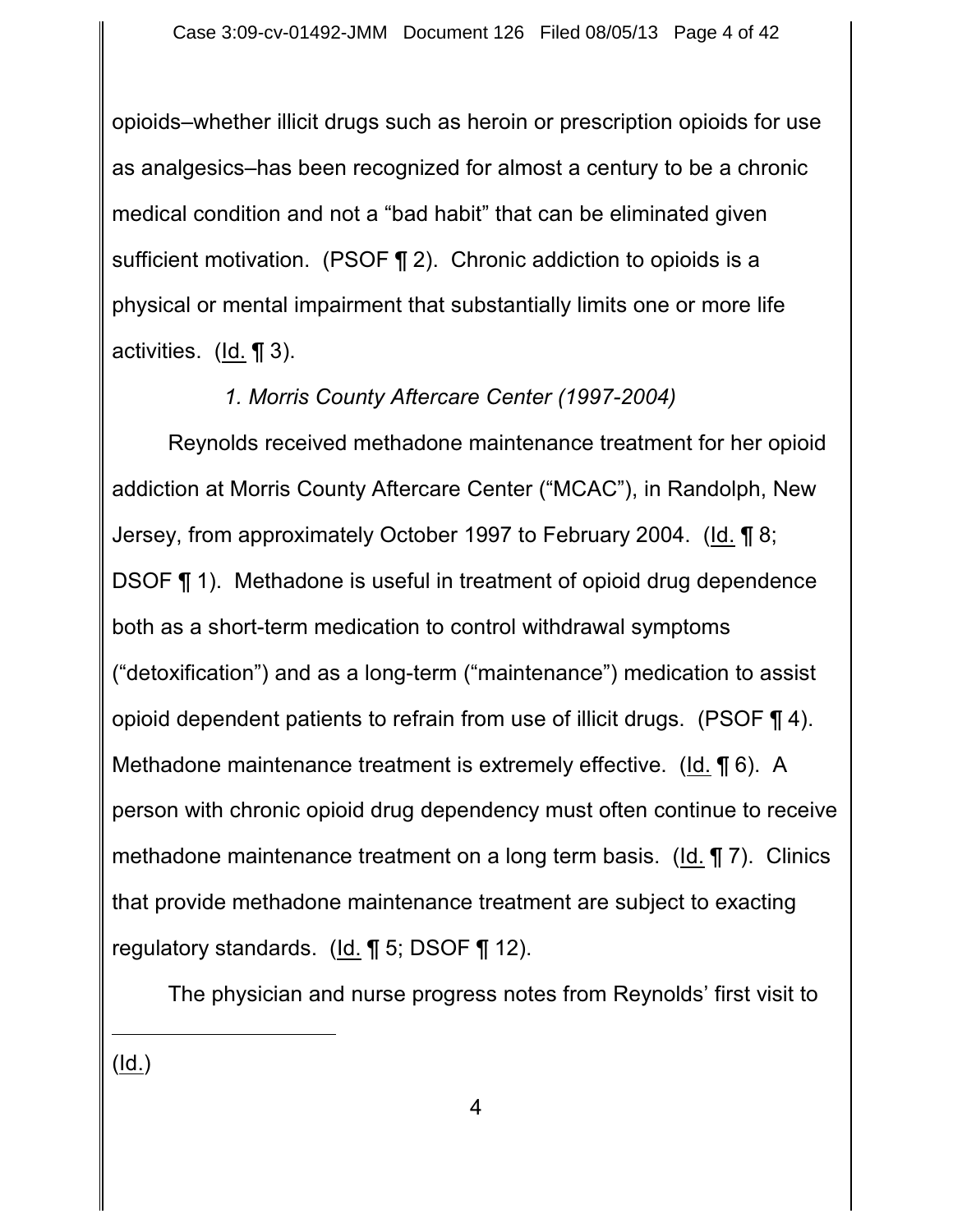MCAC on October 2, 1997 reflect that she used Xanax in addition to heroin. $4$  (DSOF  $\P$  $\P$  2-3). In a June 4, 2003 doctor's note, a MCAC physician recorded, "Benzos given by psychiatrist." (Id. ¶ 5). This note also stated that Reynolds was "[a]dvised to try to get off Benzos." (Id.) On August 18, 2003, MCAC health providers strongly urged Reynolds to enter an inpatient detox program for benzodiazepines. (Id.) A note dated October 6, 2003 states that Reynolds was discharged on September 27, 2003 after successfully completing an eleven day benzodiazepine detox program at Saint Claire Hospital. (Id. ¶¶ 6-7).

## *2. New Directions Treatment Services (2004)*

On March 29, 2004, Reynolds enrolled in New Directions Treatment Services ("NDTS"), in Bethlehem, Pennsylvania, where she received methadone maintenance treatment from March 2004 to July 2010 and September 2010 to February 2012. (DSOF ¶ 11; PSOF ¶ 8). Monique Hightower was assigned as Reynolds' counselor at NDTS. (DSOF ¶¶ 19- 23).

On April 12, 2004, Hightower assessed Reynolds and noted that she was vague with her answers, and information. (Id. ¶ 20). Hightower recorded that Reynolds "seems to be vague when disclosing information

 $4$  Xanax is a trade name for the drug Alprazolam, which is part of the class of drugs known as benzodiazepines. (PSOF at 17 n.6).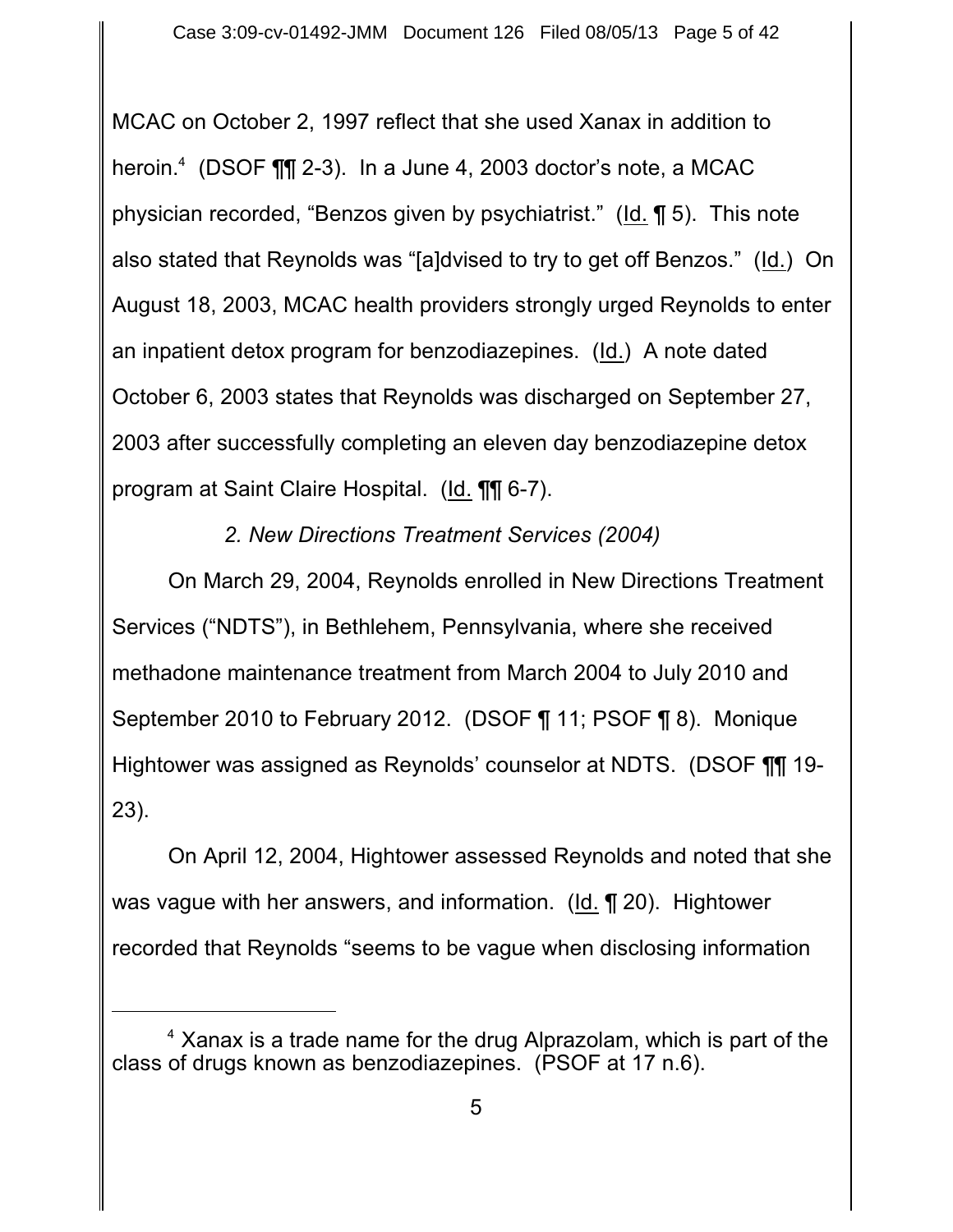regarding her family history and past experiences with drugs. She also seems to minimize her use and makes light of it. Client is guarded and is feeling out her therapy session." (Id.) Hightower completed a psychological evaluation of Reynolds on April 29, 2004 and identified "Benzo addiction" as one of her underlying problems. (Id. ¶ 21).

From the time she began treatment with NDTS to the end of 2004, NDTS staff members cautioned Reynolds against using benzodiazepines for her anxiety and attempted to help her detox from them. In an October 2004 summary of Reynolds' progress, Hightower noted that "benzo use is now being monitored by our program doctor for a successful detox, who is simultaneously treating her anxiety." (Id. ¶ 25). In the final summary note of 2004, dated December 29, 2004, Hightower stated that Reynolds successfully detoxed from benzodiazepines. (Id. ¶ 26).

From April 1, 2004 through the end of December 2004, Reynolds submitted to thirty-three drug tests. (Doc. 87-3, NDTS Med. R. at 17772- 17773). Reynolds tested positive for opiates once on July 1, 2004. (Id. at 17772; DSOF ¶ 13). Reynolds tested positive for benzodiazepines from the time she began treating with NDTS until September 2004, after which time she tested negative for benzodiazepines until the final drug test of the year on December 30, 2004. (Doc. 87-3, NDTS Med. R. at 17772).

*3. New Directions Treatment Services (2005)*

6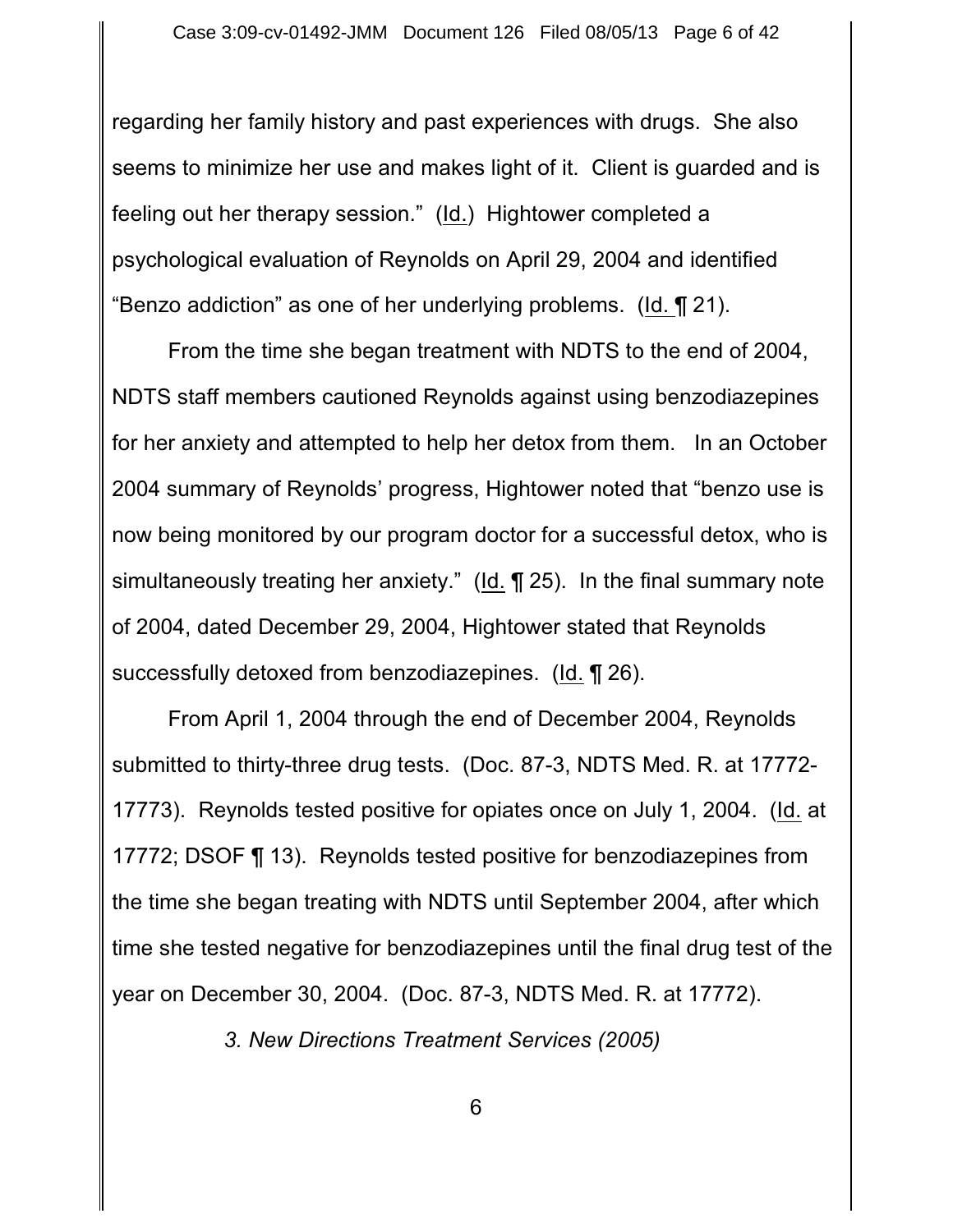Despite NDTS staff members' attempts to detox Reynolds from benzodiazepines, she resumed using them in early 2005. (DSOF ¶¶ 27- 30). On March 1, 2005, NDTS sent Reynolds a notice stating, "[i]t is our determination that you are not ready, willing or able to respond to this level of care. Therefore, beginning on the date of Fri 3/4/05 you will be placed on and begin a mandatory detox from this program. The detox will last for 21 days followed by a discharge for non-compliance with treatment expectations." (Id. ¶ 31). Reynolds appealed the decision to place her on mandatory detox, and on March 3, 2005, a multi-disciplinary team reversed the decision and directed Reynolds to Cedar Point Family Services, a division of NDTS, for treatment of her anxiety disorder. (Id. ¶¶ 32-34).

On March 15, 2005, Reynolds began treatment at Cedar Point Family Services. (Id. ¶ 35). The initial evaluation form completed on Reynolds' first day of treatment at Cedar Point Family Services recorded her symptoms as follows: "Symptoms of anxiety, panic attacks, hyperactivity, insomnia. Impairments include being less aware in the daytimes, more groggy. Tired in the afternoon. Has trouble concentering when anxious. Feels ill and shaky when having panic attacks." (Id.) This same initial evaluation form also states that Reynolds' use of benzodiazepines to manage anxiety led to her need for mental health services. (Id. ¶ 36). Cedar Point Family Services and/or NDTS care providers eventually

7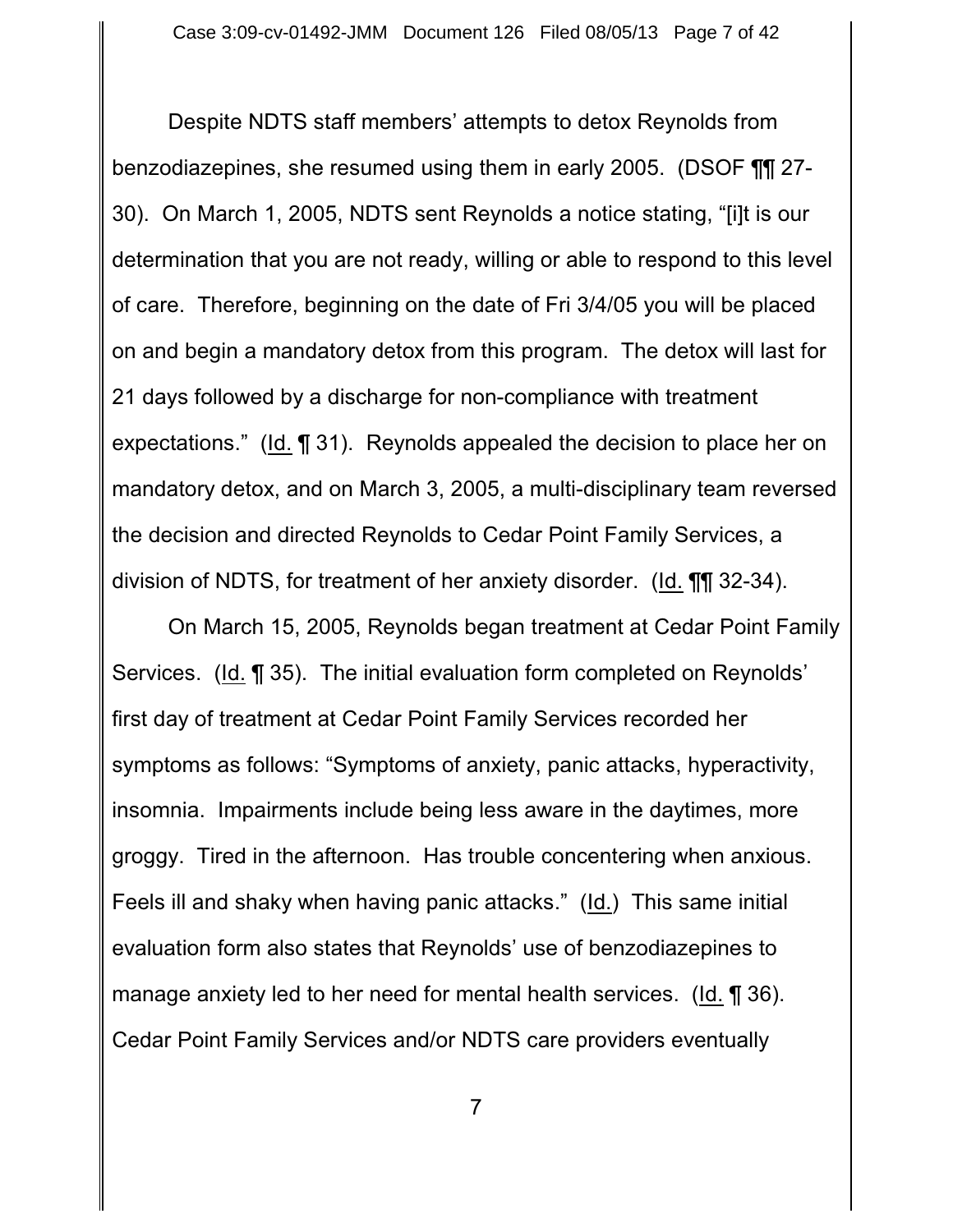approved Klonapin–a benzodiazepine–for Reynolds. (Id. ¶ 39).

In a file note dated August 17, 2005, Hightower recorded, "I explained to client her urine [sample drug tests] have been coming back positive for Xanax and she has been approved for Klonapin only. . . . When asked about Xanax use client had very little to say." (Id.) In her next file note, recorded on August 24, 2005, Hightower wrote, "We continued discussion regarding unauthorized benzo use. Client reports her liver doctor[] is prescribing the xanax and she has to take them. . . . Client is concerned about losing [her] takes outs. . . . she is exhibiting addictive behaviors by not informing her treating psychiatrist about additional xanax. ..." (Id.  $\P$  40; Doc. 87-3, NDTS Med. R. at 18564). In her August 31, 2005 progress summary, Hightower wrote that "Mrs. Reynolds continues to remain opiate free. However, client continues to struggle with recurring benzo use." (DSOF ¶ 41).

On September 8, 2005, Candice S. Cerracchio of Gastroenterology Associates, Ltd. wrote a letter to Dr. William Santoro of NDTS to explain their prescription of Xanax to Reynolds. (Id. ¶ 42; Doc. 87-3, NDTS Med. R. at 18375-18376). Cerracchio explained that they were unaware that Reynolds was taking methadone when Xanax was first prescribed to her

 $5$  "Take outs" are doses of methadone a patient can take away from the clinic. (PSOF in Opp'n ¶ 37).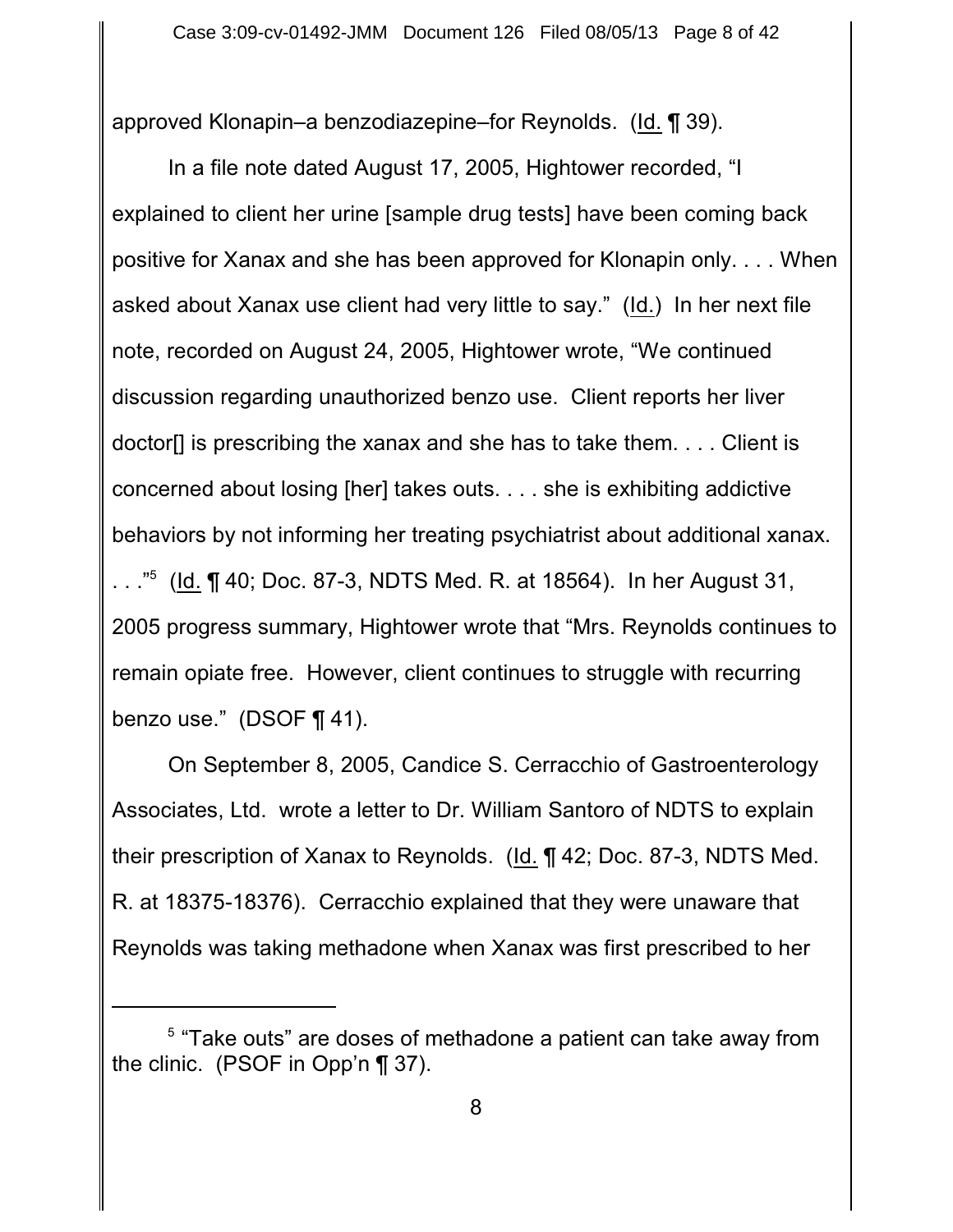and that Xanax may not be best given Reynolds' history. (Doc. 87-3, NDTS Med. R. at 18375). Notwithstanding Cerracchio's letter, NDTS revoked Reynolds' "take out" privileges because she had been taking Xanax prescribed by a doctor outside of the clinic without first obtaining NDTS's permission. (DSOF ¶ 37). Losing "take outs" was a hardship for Reynolds, and she was increasingly depressed and anxious because she had to drive to NDTS every day to receive methadone. (Doc. 87-5, Cedar Point Med. R. at 21100-21101). NDTS physicians eventually approved Reynolds' use of Xanax to manage her anxiety; however, as of October 2005, NDTS care providers remained concerned that Reynolds would selfmedicate with family members' medications when she suffered headaches. (DSOF ¶¶ 43-44).

Although Reynolds continued to receive methadone maintenance treatment at NDTS, she was discharged from Cedar Point Family Services on November 22, 2005. (Id. ¶ 38). Reynolds' discharge summary form states that she was discharged because of "non-compliance with appts, no response to letter inquiring about interest in services," and it appears that she had not been at Cedar Point for treatment since September 8, 2005. (Doc. 87-5, Cedar Point Med. R. at 21051-21052).

Throughout 2005, Reynolds submitted to thirty-six drug tests. (Doc. 87-3, NDTS Med. R. at 17773-17775). Reynolds tested positive for

9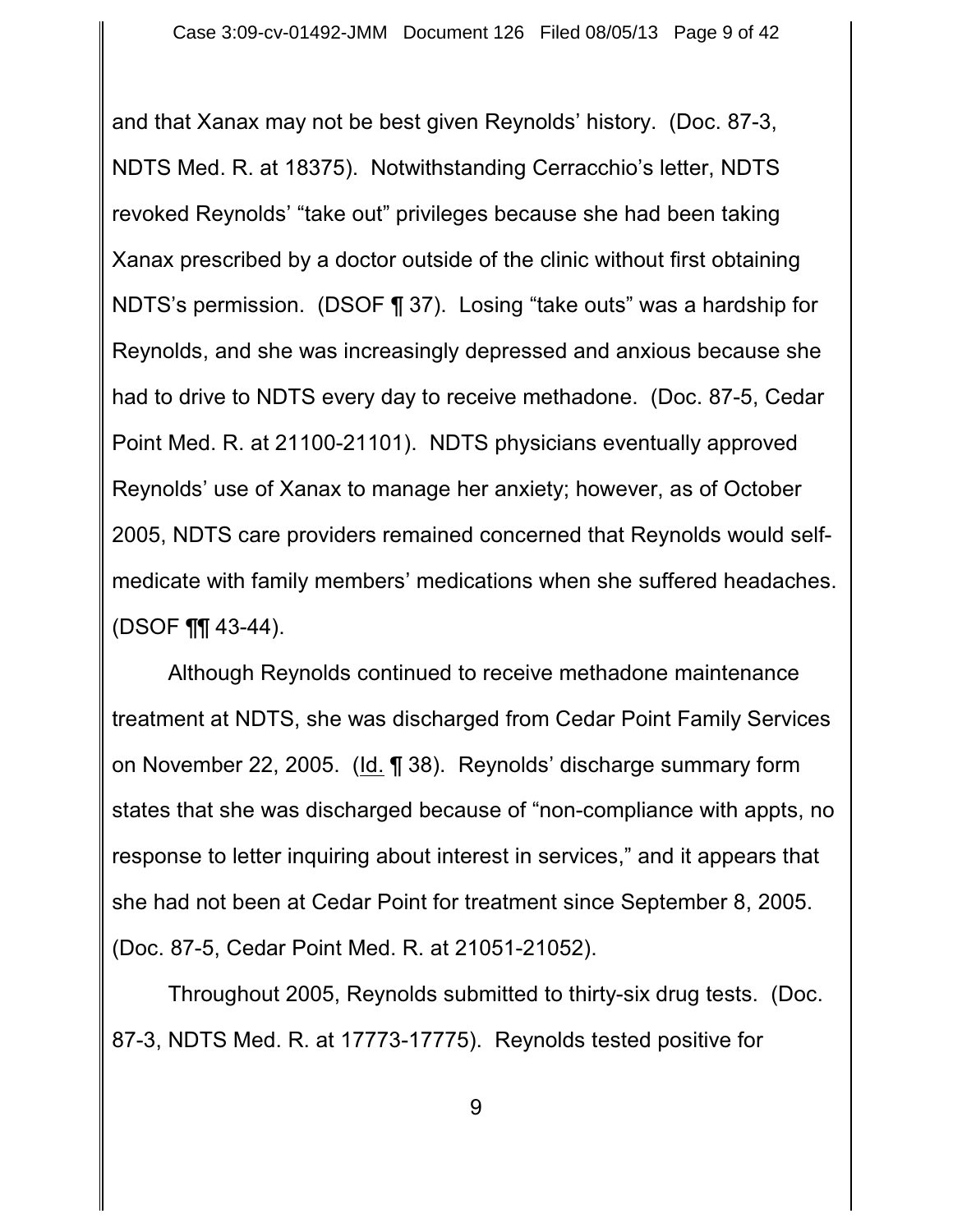benzodiazepines in the first eleven drug tests. (Id.) The final twenty-two drug tests Reynolds submitted to in 2005, covering the period from March 24 to December 15, came back negative for unapproved substances. (Id.)

*4. New Directions Treatment Services (2006-2008)*

Reynolds continued to receive methadone maintenance treatment at NDTS from 2006 through 2008. (Id. at 17775-17778). Reynolds also continued to submit herself to regular drug screens during this time. (Id.) Reynolds' tested positive for unauthorized drugs four times out of the approximately seventy-five urine samples she submitted from January 2006 to December 2008. (Id. at 17775-17778). Reynolds tested positive for cocaine on August 2, 2007, August 16, 2007 and September 13, 2007. (Id. at 17776). Additionally, Reynolds tested positive for opiates on July 10, 2008. (Id. at 17777).

### **B. PA Department of State Complaint Against Reynolds (2005)**

Professional licensing in Pennsylvania, including the licensing of nurses, is administered by Defendant Pennsylvania Department of State ("DoS"). (PSOF  $\P$  9). The DoS consists of a number of agencies, such as Defendant Pennsylvania Bureau of Professional and Occupational Affairs ("BPOA"), Defendant Pennsylvania Division of Professional Health Monitoring Programs ("PHMP") and the Pennsylvania Board of Nursing ("BoN"), that regulate and administer certain licensed professions. (Id.  $\P$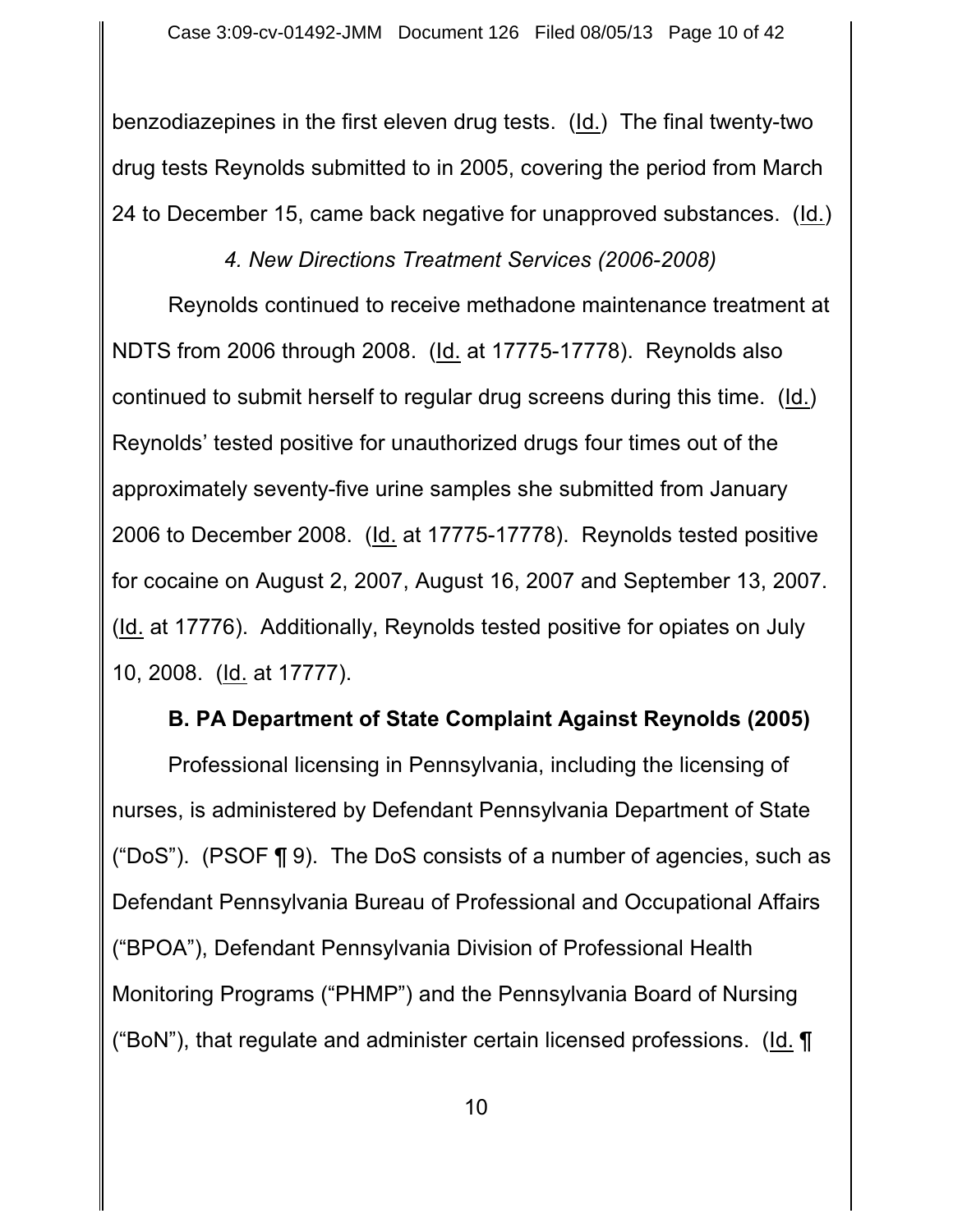11). The DoS receives federal financial assistance. (Id. ¶ 10).

On February 18, 2005, the complaints office of the DoS received a complaint from Reynolds' then employer, InteliStaf Healthcare. (DSOF ¶ 47). The complaint letter states that, while working at a long-term care facility in Easton, Pennsylvania, Reynolds tested positive for benzodiazepines. (Id.) The drug test was requested because there were incidents in which Reynolds "occasionally nodded off" and because "her charting was illegible, incorrect, or missing altogether." $6$  (Id.  $\P$  49). The DoS complaints office forwarded the February 18, 2005 complaint letter to PHMP on February 24, 2005. (Id. ¶ 50).

## *1. Reynolds' Involvement with PHMP*

PHMP was formerly known as the "Impaired Professionals Program," and it is currently a division of BPOA. (PSOF ¶ 12; DSOF ¶ 45). PHMP provides a means for licensed professionals who suffer from a physical or mental impairment, such as chemical dependency, to be directed to appropriate treatment and receive monitoring to ensure that they can safely practice their licensed profession. (PSOF ¶ 14; DSOF ¶ 45). PHMP includes two programs, the Voluntary Recovery Program ("VRP") and the

 $6$  Plaintiff contends that Reynolds appeared exhausted at work in February 2005 because she spent the previous night at her mother's house and took her mother's prescription sleep medication–the benzodiazepine Restoril–instead of her prescribed medication–Ambien. (Doc. 9, Am. Compl. ¶¶ 34-35; PSOF in Opp'n ¶ 84).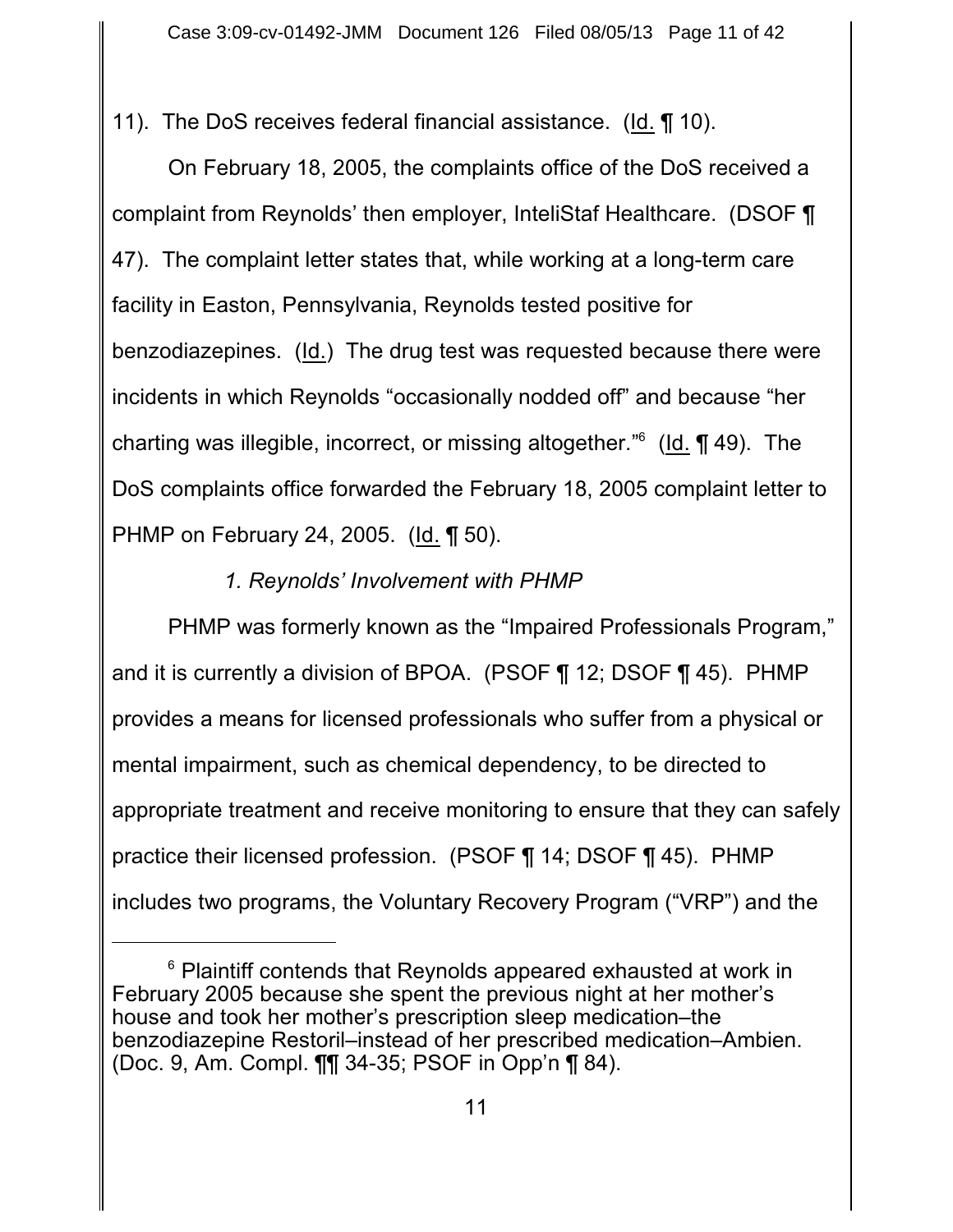Disciplinary Monitoring Unit ("DMU"). (PSOF ¶ 14; DSOF ¶ 45).

PHMP operates the VRP for individual licensees who are suffering from a physical or mental impairment. (PSOF ¶ 15). VRP participants are monitored according to an agreement entered into between the participant and the PHMP. (DSOF ¶ 46). PHMP operates the DMU for licensees who are subject to a consent agreement or order by one of the licensing board, such as the BoN. (Id.; PSOF ¶ 15). DMU licensees are strictly monitored according to the terms of the consent agreement or licensing board order. (DSOF ¶ 46). The same PHMP employees are responsible for both VRP cases and DMU cases. (PSOF ¶ 16).

Throughout her interactions with PHMP, Pearl H. Harris ("Harris") was Reynolds' case manager and Kevin Knipe ("Knipe") served as the case supervisor. (Id. ¶ 13). On March 1, 2005, Harris sent Reynolds a letter informing her that she could enroll in VRP and receive treatment without the need for public action by the BoN. (DSOF ¶ 51). After receiving the letter, Reynolds contacted Harris and expressed her interest in enrolling in VRP and receiving an assessment at A Better Today (hereinafter "ABT")–an alcohol and drug treatment facility. (Id. ¶ 53).

On June 14, 2005, Reynolds received a drug and alcohol evaluation at ABT. (Id. ¶ 54). ABT deemed outpatient treatment appropriate, and from June 14, 2005 to September 7, 2005, Reynolds attended six of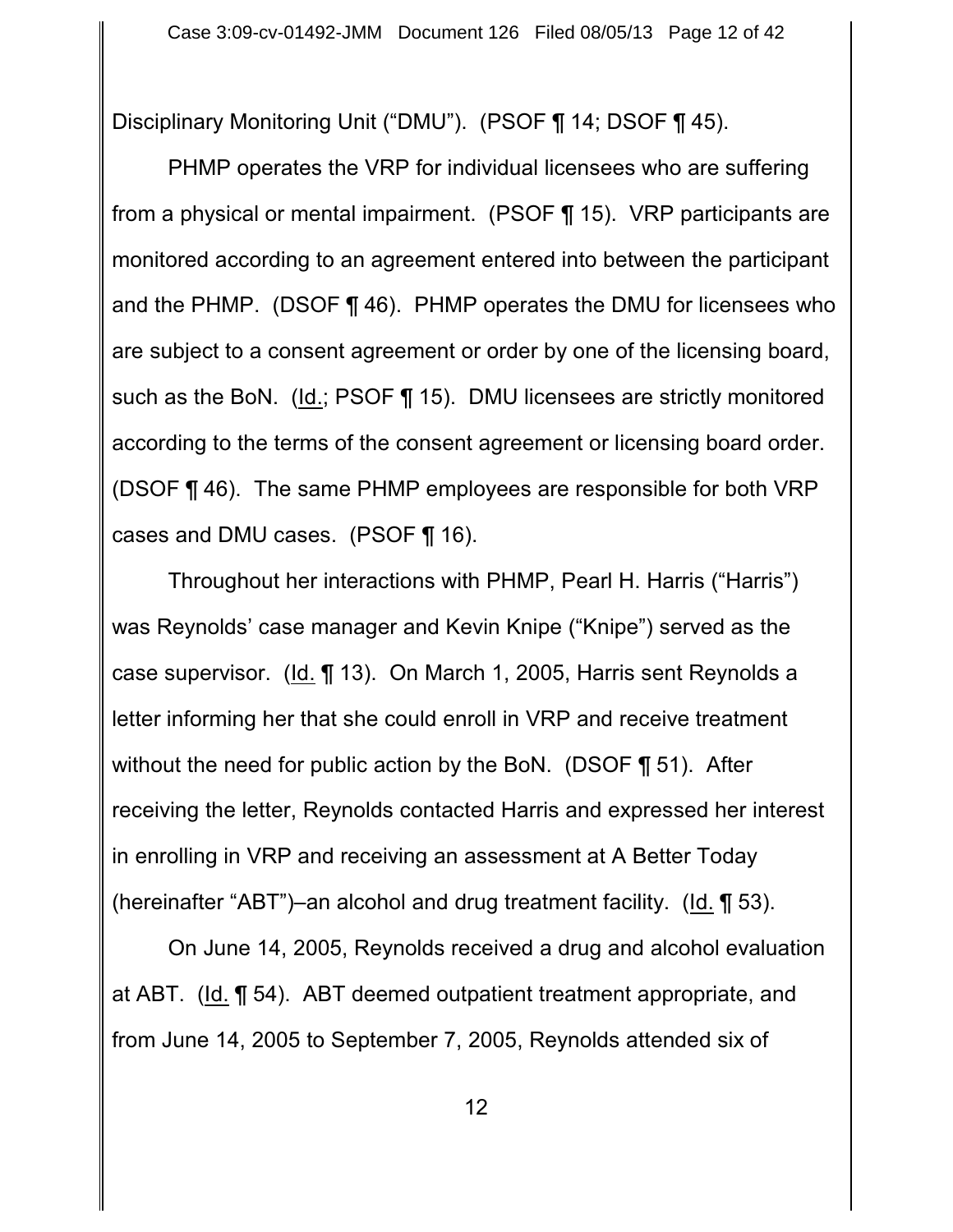sixteen scheduled treatment sessions. (Id.) On October 6, 2005, Reynolds completed a Participation Cooperation form and submitted a verified statement in which she stated that her chemical dependency and/or abuse was limited to taking her mother's Restoril.<sup>7</sup> (Id.  $\P\P$  55-56). On October 7, 2005, Reynolds' VRP file had been closed and forwarded to BPOA for review regarding the initiation of formal public disciplinary procedures. (Id. ¶ 57). On November 16, 2005, Harris received a letter from ABT, which advised her that "Ms. Reynolds had been Therapeutically Discharged as of October 28, 2005 due to non-compliance with treatment attendance requirements." (Id. ¶ 58).

# *2. Evaluation by Dr. Woody*

On May 22, 2006, the BoN order that Reynolds be evaluated by Dr. George E. Woody, a nationally respected addiction specialist. (DSOF ¶ 62; PSOF ¶¶ 30-31). Woody evaluated Reynolds on July 20, 2006 and subsequently issued a report dated August 30, 2006. (PSOF ¶¶ 31-32). Dr. Woody's report concludes with the following assessment:

In view of her positive response to methadone maintenance over a period of at least 1.5 years; the absence of current unprescribed drug use by history and a review of the medical records, the psychiatric examination and urine test results that

 $\frac{7}{1}$  In the October 6, 2005 document, Reynolds stated that she is currently prescribed the following medications: Copegus, Pegasys, Epogen, Restoril and Xanax. (DSOF ¶ 60). Reynolds did not disclose her history of drug abuse or current methadone use. (Id. 1 61).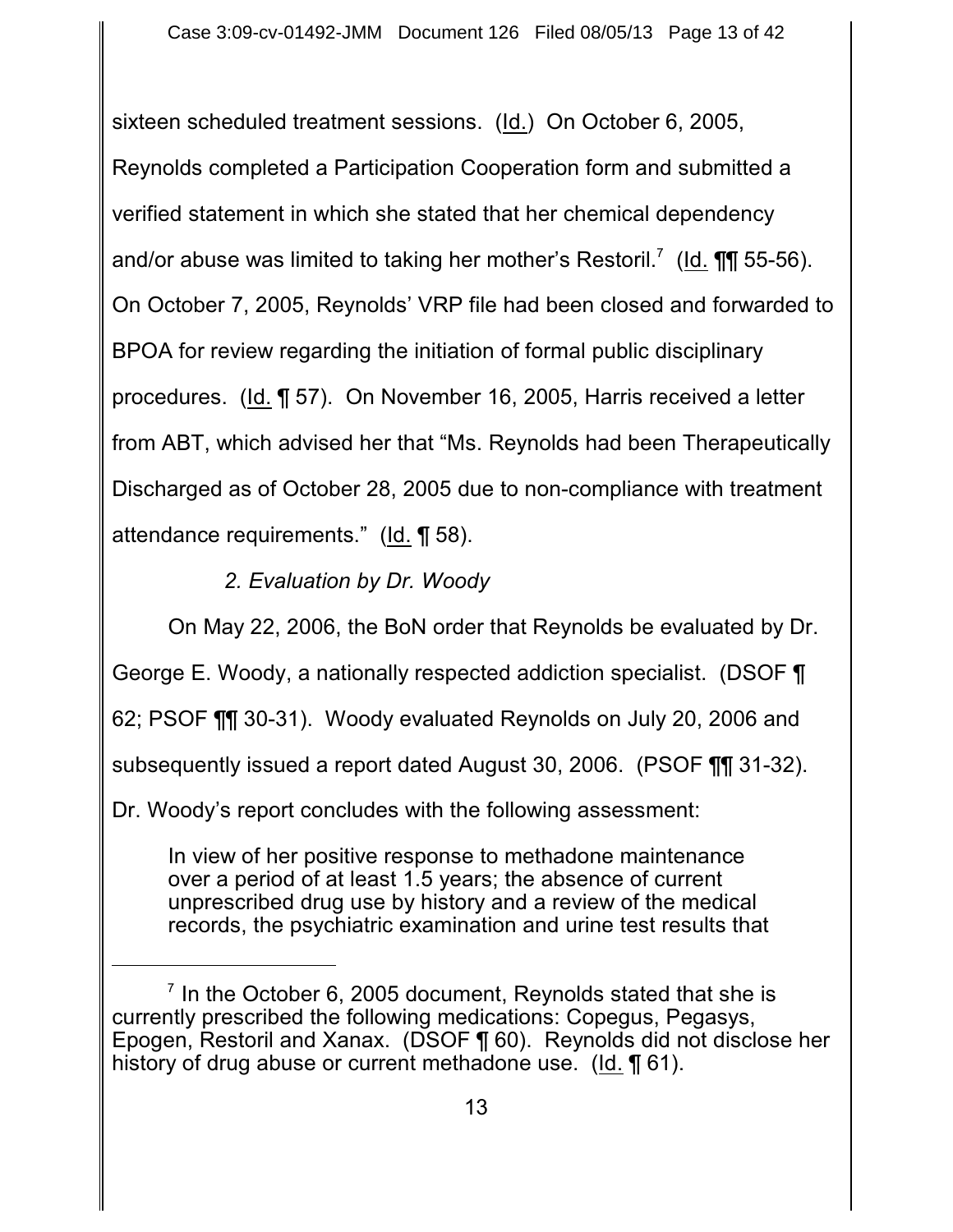were positive only for drugs that are currently prescribed (methadone, benzodiazepine) and the report from a recent employer that her work has been good during a period of time that she has been on methadone, I think she is able to practice nursing with the requisite skill and safety provided she is monitored for a time to be determined by the Board. She expressed an interest in participating in the VRP if that is possible.

(Id. ¶ 70; DSOF ¶ 63). The section of the report entitled "History of the Problem as Provided by Ms. Reynolds and the Medical Records," does not mention Reynolds' prior treatment at Saint Claire's Hospital or MCAC. (DSOF ¶ 64). With respect to her heroin use, Dr. Woody's report simply states that Reynolds "had been taking Percocet regularly and also had 'sniffed' heroin and experienced a runny nose and other mild withdrawal symptoms on days she did not take opioids." (Id.; Dr. Woody's Med. R. at 17036-17040).

### *3. Consent Agreement and DMU Monitoring*

On October 5, 2006, the BPOA, on behalf of the Commonwealth of Pennsylvania, filed an order to show cause as to why Reynolds' license should not be suspended, revoked, or otherwise restricted in light of the fact she was not being monitored as Dr. Woody deemed necessary. (DSOF ¶ 65). Reynolds never answered the order to show cause, rather, she settled the BoN proceedings against her by entering into a consent agreement and order. (Id. ¶ 66).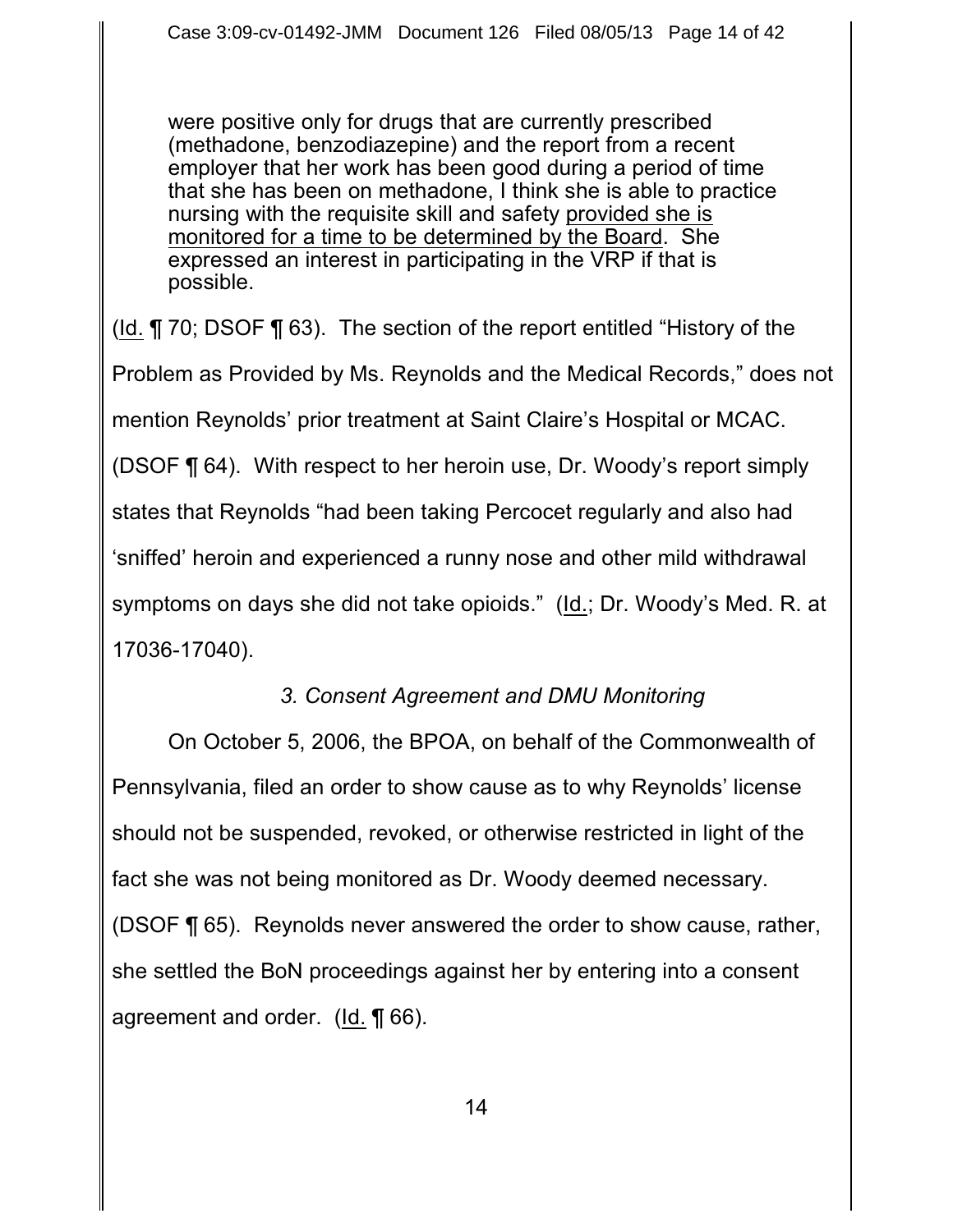Under the terms of the consent agreement, Reynolds was permitted to continue to practice on a probationary status provided that she complied with the terms of the agreement. (Id.) The consent agreement provided that Reynolds' license would be suspended for up to three years if there were a finding that she violated the terms of the agreement. (Id.; DSOF  $\P$ 68). The terms of the consent agreement also provided that Reynolds (1) obtain written verification of support group attendance, (2) submit to random drug tests as directed by PHMP, (3) arrange to have forwarded to PHMP a copy of her evaluation by a PHMP-approved provider, and (4) pay all costs incurred in complying with the terms of the consent agreement. (Id. ¶ 67). Reynolds, who was represented by counsel, signed the agreement, which the BoN approved on January 4, 2007. (DSOF ¶ 66).

Harris again referred Reynolds to ABT for an evaluation. (Id. ¶ 72). John Siery, an employee of ABT, evaluated Reynolds on January 15, 2007. (PSOF ¶ 36). Siery, however, never prepared a contemporaneous written report concerning Reynolds' evaluation and retired subsequent to his evaluation of Reynolds. (Id. **¶¶** 37-38).

On January 22, 2007, Harris sent Reynolds a letter notifying her that the DMU had been assigned to monitor her compliance with the consent agreement. (DSOF ¶ 69). The January 22, 2007 letter included a DMU personal data sheet, PHMP's support group attendance sheets and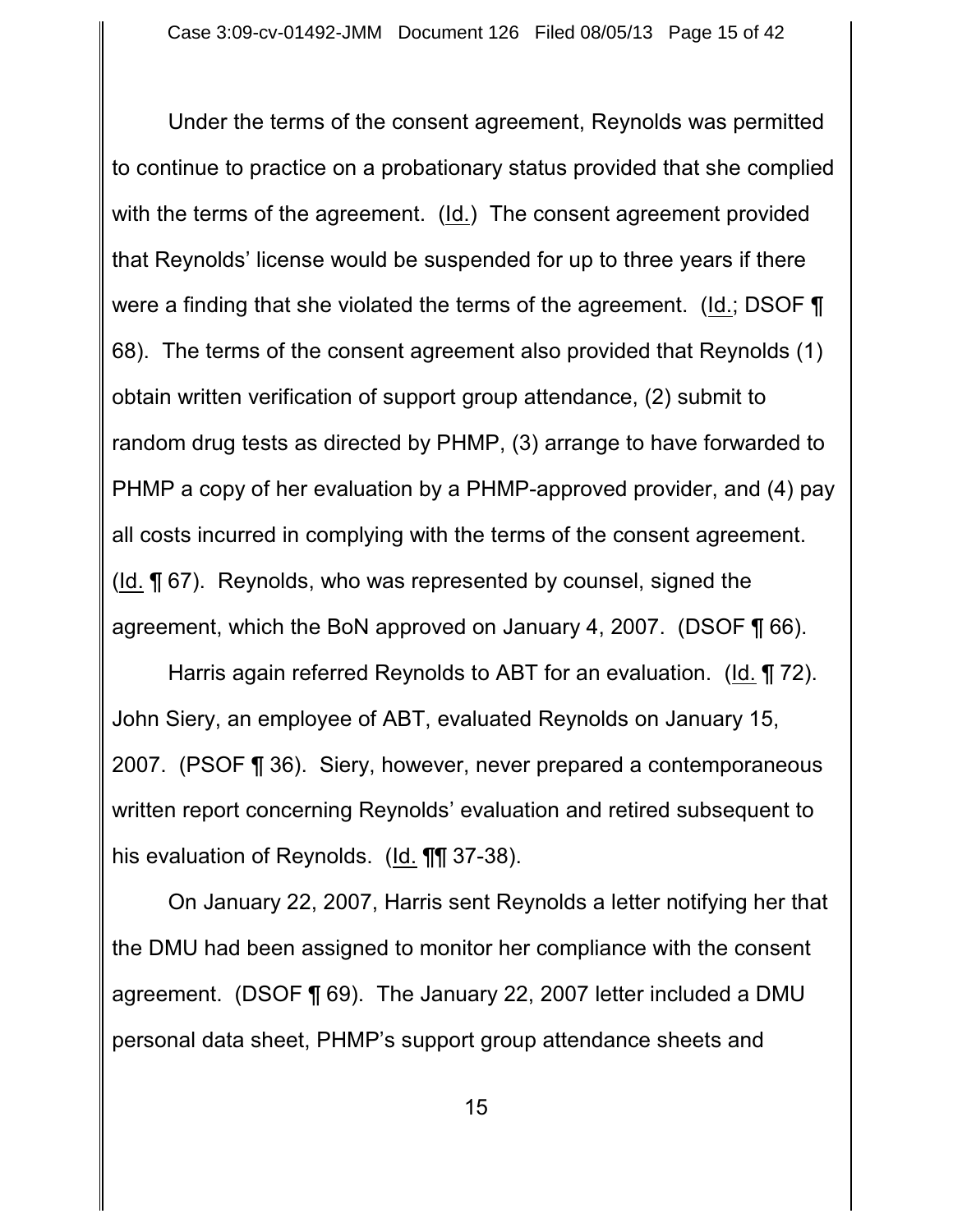information relative to enrolling in PHMP's drug testing program. (Id.) On February 2, 2007, Reynolds signed the DMU's Personal Data Sheet and verified that the statements made in it were true. (Id. ¶ 70).

Notwithstanding this verification, Reynolds falsely denied that she was the

subject of any current or past criminal prosecution and stated that she

started methadone maintenance in 2004, instead of the actual starting year

of 1997. (Id. ¶ 71). Reynolds also failed to provide information about her

prior heroin use on her personal data sheet. (Id.)

On July 11, 2007, nearly six months after her evaluation by Siery,

Vincent Carolan, another ABT employee, sent a letter to Harris. (Id. ¶ 73;

PSOF ¶ 38). In his letter, Carolan identified Reynolds' current diagnosis as

opioid dependence and benzodiazepine dependence. (DSOF ¶ 73).

Carolan's letter concluded with the following assessment:

Based on the physiological nature of her current ongoing dependence to Xanax and Methadone, Ms. Reynolds was directed to enter into a level 3A Medical Detoxification Unit before being admitted to out-patient therapy with A Better Today. Ms. Reynolds agreed to enter a facility arranged for by A Better Today. Although this process was agreed upon and facilitated, Ms Reynolds failed to follow through and made repeated calls to ABT in which she sounded impaired. Ms. Reynolds and ABT discontinued the unsuccessful clinical process on 1/31/07.

(Id. ¶ 74; PSOF ¶ 38). Defendants' expert, Dr. Penelope Ziegler,

described Carolan's recommended approach of rapid detoxification as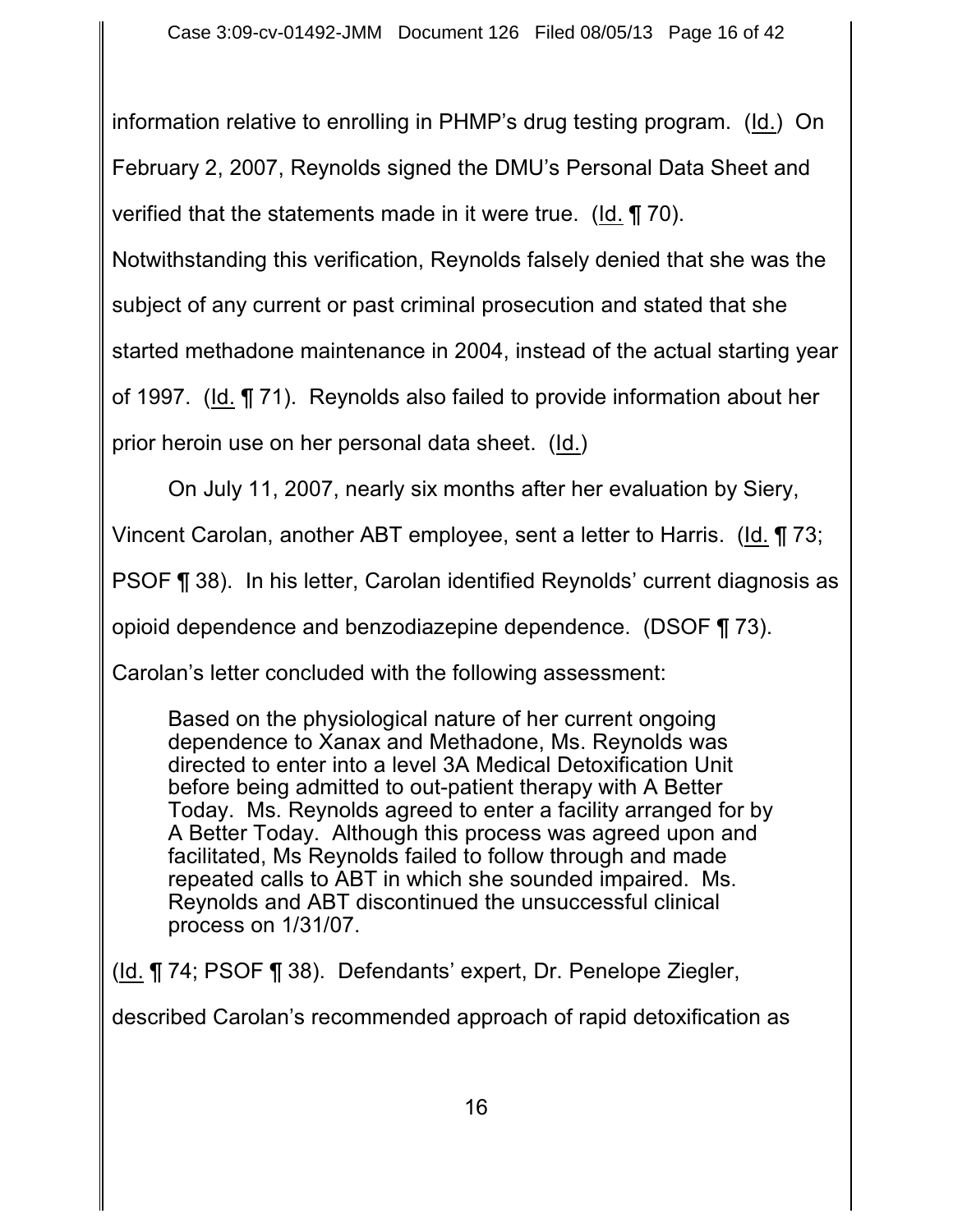inappropriate because such an approach would subject Reynolds, who was receiving 150 mg of methadone per day, to "extreme and unnecessary suffering." (PSOF ¶¶ 39-41).

# *4. The PHMP Methadone Policy*

Since approximately 1993, PHMP has maintained a document known as "standard operating procedures" or "SOPs" which contains standards that are applied by PHMP staff members in their interactions with professional licensees who suffer from a physical or mental impairment. (Id. ¶ 17). PHMP follows the SOP provisions relating to methadone both for licensees who are participating in the VRP and those subject to the

DMU. (Id. ¶ 18).

From 1993 until at least June 2008, the SOPs included a section

entitled "Eligibility, Licensees on Methadone Maintenance." (Id. ¶ 20).

This section provided, in relevant part, as follows:

[A]ny licensee assessed by a PHMP-approved provider [as] in need of ongoing methadone maintenance will be declared ineligible to participate in the PHMP. Such licensees will be referred to the Board, with the recommendation that the Board consider any individual requiring maintenance on methadone as unfit to practice.

\* \* \*

If treatment alternatives to methadone maintenance are offered/recommended by the PHMP-approved provider, the licensee must agree to medically-supervised withdrawal from methadone within a time-frame established by the PHMPapproved provider (in consultation, whenever possible, with the methadone-administering provider) and the PHMP.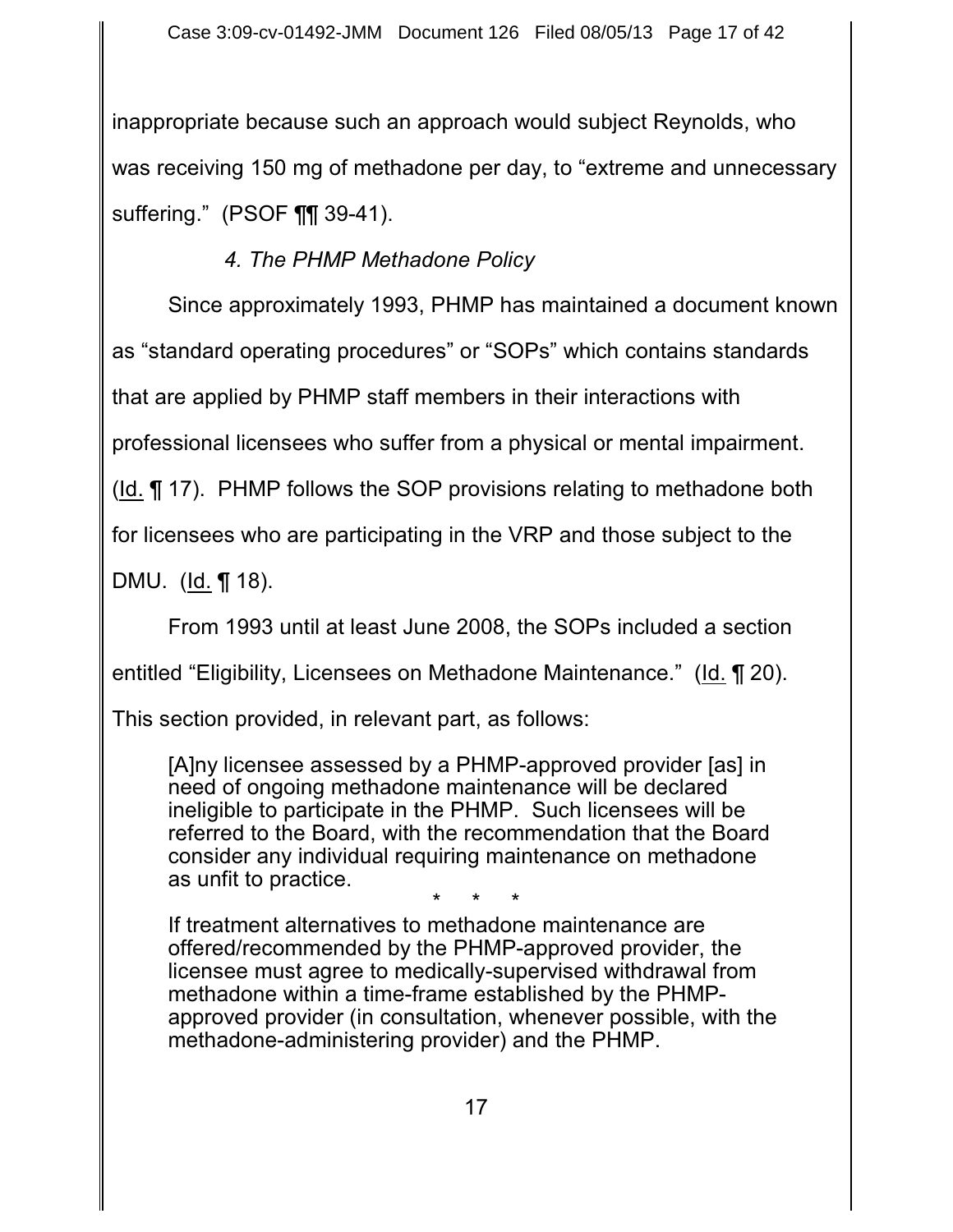(Id.) Plaintiff's expert witness, Dr. Robert Newman, and defendants' expert witness, Dr. Penelope Ziegler, both criticize the PHMP's 1993-2008 maintenance policy as ill advised. (Id. ¶¶ 28-29).

### *5. BoN Proceedings*

On March 5, 2007, Harris sent Reynolds a letter, in which she notified Reynolds of four instances of non-compliance with the BoN consent agreement and order. (DSOF ¶ 75). These instances of noncompliance included Reynolds' failure to: (1) provide release of information and other related materials in reference to her evaluation and treatment, (2) set-up and provide Random Observed Bodyfluid Screens ("ROBS"), (3) provide support group verification sheets since entering the program in January 2007 and (4) ensure that written reports were sent to the PHMP by her employer and treatment providers. (Id.) On April 27, 2007, Harris sent Reynolds a letter notifying her that her violations of the consent order were reported to the DoS Prosecution Division. (Id. ¶ 76).

On May 9, 2007, the DoS Prosecution Division submitted a petition for appropriate relief to the Probable Cause Screening Committee of the BoN. (Id. ¶ 77). Upon receiving the petition, the Probable Cause Screening Committee issued a preliminary order suspending Reynolds' license to practice nursing subject to her right to file an answer and request a hearing. (Id.  $\P$  79).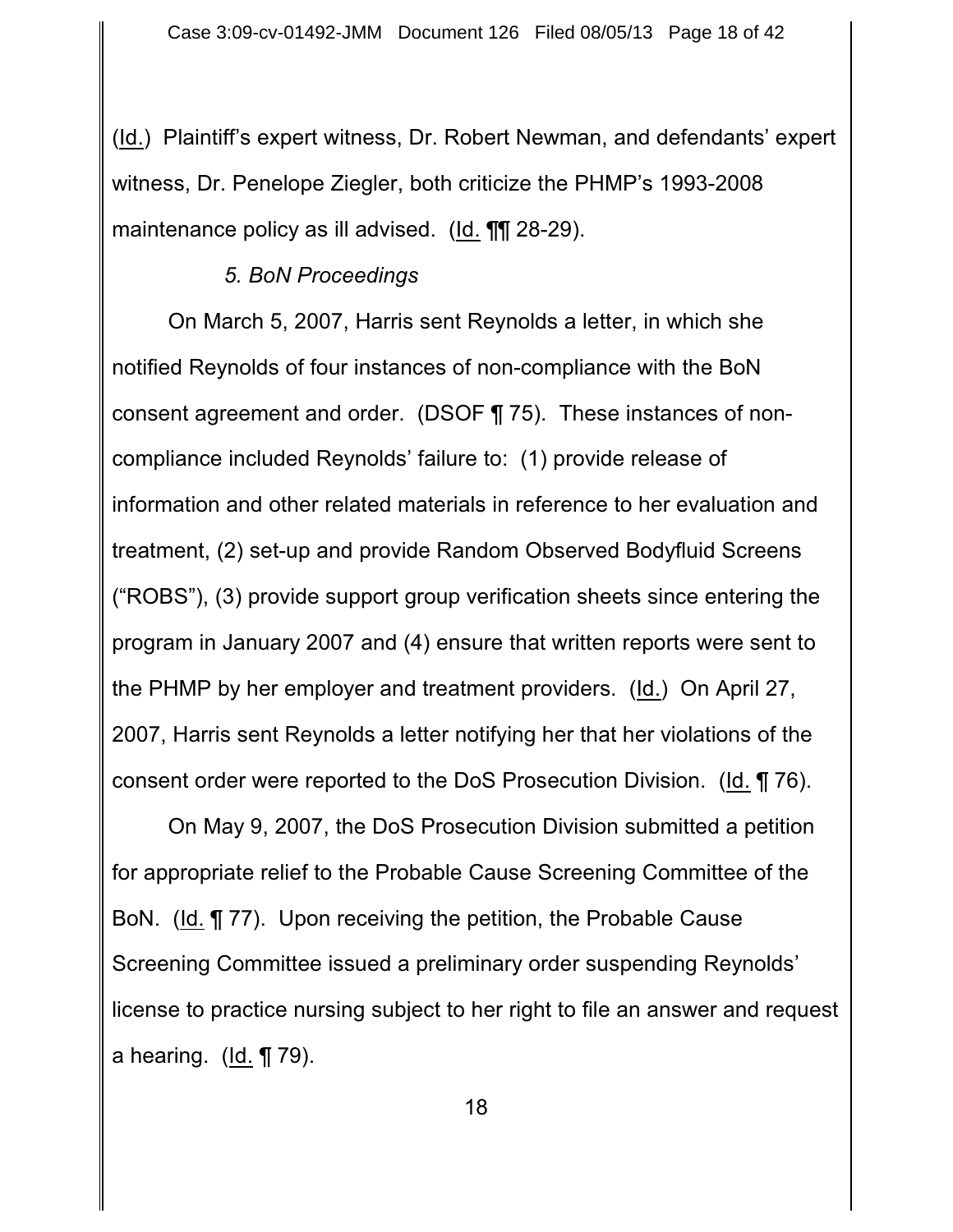Reynolds, through her attorney, answered the petition on May 24, 2007, in which she asserted that ABT's recommendation for rapid detoxification was medically inadvisable. (Id. ¶ 80). A BoN hearing examiner held a hearing on Reynolds' case on July 11, 2007. (Id.) The parties stipulated that Reynolds violated the consent agreement, and Reynolds used the hearing as an opportunity to present mitigating evidence in an attempt to preserve her license. (Id. ¶ 85; Doc. 87-8, PHMP File at 983). At the board hearing, Reynolds testified that she struggled to work the night shift at her first job as a registered nurse at the Pocono Medical Center. (DSOF ¶ 81). Reynolds also testified before the hearing examiner that she was taking methadone for menstrual pain management, and she did not testify about her twenty-year opioid addiction. (Id. ¶ 82). During her hearing testimony, Reynolds proffered that the proceedings against her were initiated after she took Restoril (a benzodiazepine) in February 2005 to help her sleep while at her mother's house. $8$  (Id.  $\P$  83). Furthermore, Reynolds stated that she would be committed to being detoxed from methadone if she had no choice and was forced to choose between methadone and her career. (See Doc. 87-9, Nursing Bd. Proceedings at 22360).

 ${}^{8}$  The parties dispute whether it would have been possible for Reynolds to test positive for Restoril two days after she allegedly took it. (DSOF  $\P$  84; PSOF in Opp'n  $\P$  84).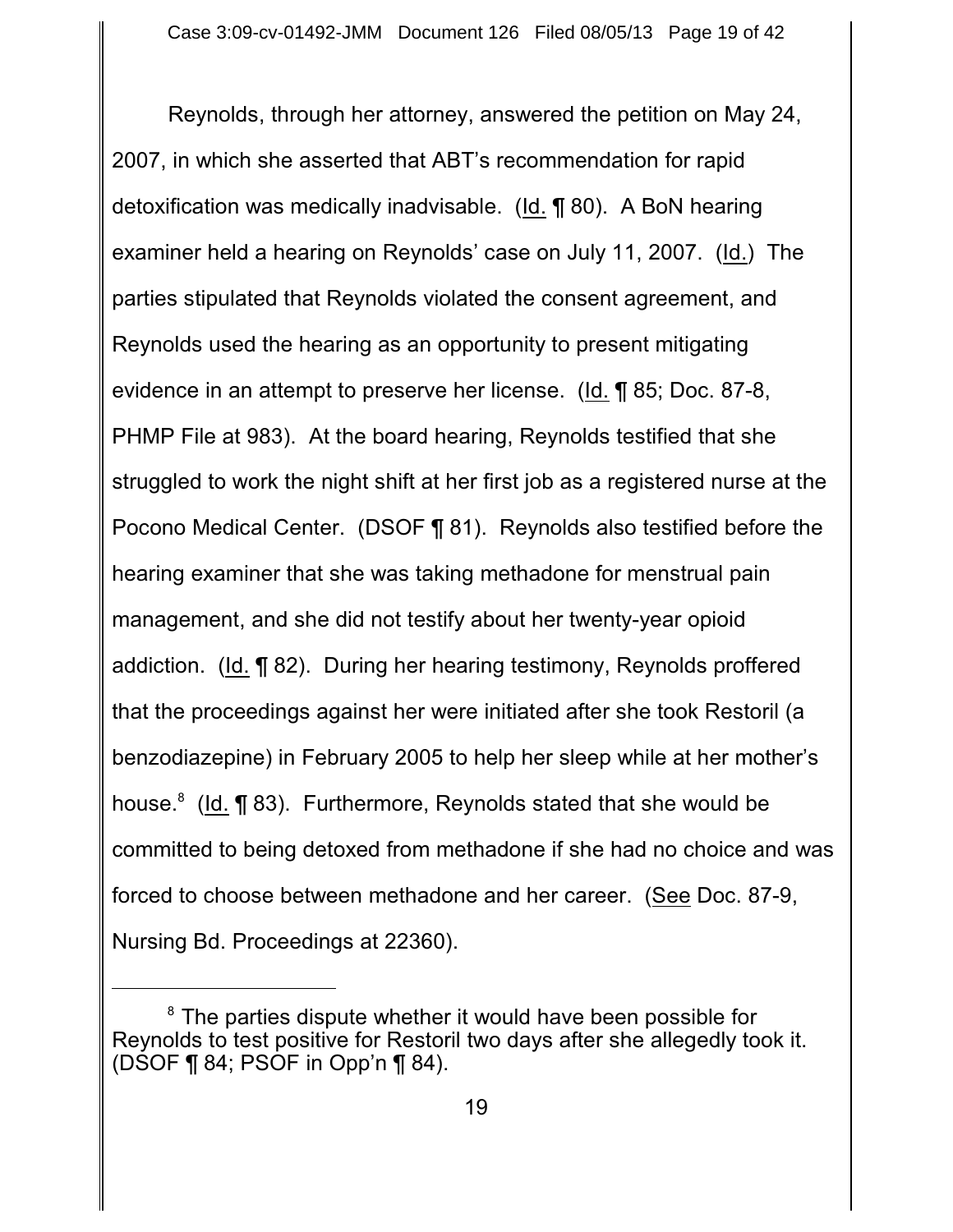On August 10, 2007, the hearing examiner issued a decision and proposed order in this matter. (Doc. 87-8, PHMP File at 982-1012). The hearing examiner found that Reynolds violated the consent agreement because she (1) failed to enroll in First Lab (random unannounced and observed body fluid toxicology screens), (2) failed to submit monthly verification that she was attending support group meetings, and (3) failed to comply with her evaluation treatment recommendation that she enter inpatient treatment and be weaned from methadone. (DSOF ¶ 86). The hearing examiner ordered that Reynolds' license to practice nursing be suspended for three years; however, the hearing examiner ordered that the suspension be stayed once Reynolds provided BoN with an evaluation from an approved treatment provider that she can safely practice nursing. (Id. ¶ 87). Thus, under the provisions of the proposed order, Reynolds could return to practice as a nurse even if she still received methadone maintenance treatments, so long as she received the clearance to do so by a PHMP-approved provider. (PSOF ¶ 51; DSOF in Opp'n ¶ 51).

*6. Suspension of Reynolds' License* 

Neither party filed exceptions to the hearing examiner's proposed order, and the BoN adopted it as their final order on September 18, 2007. (DSOF ¶ 88). Since the date of the BoN decision, Reynolds has not provided the BoN with an evaluation from an approved treatment provider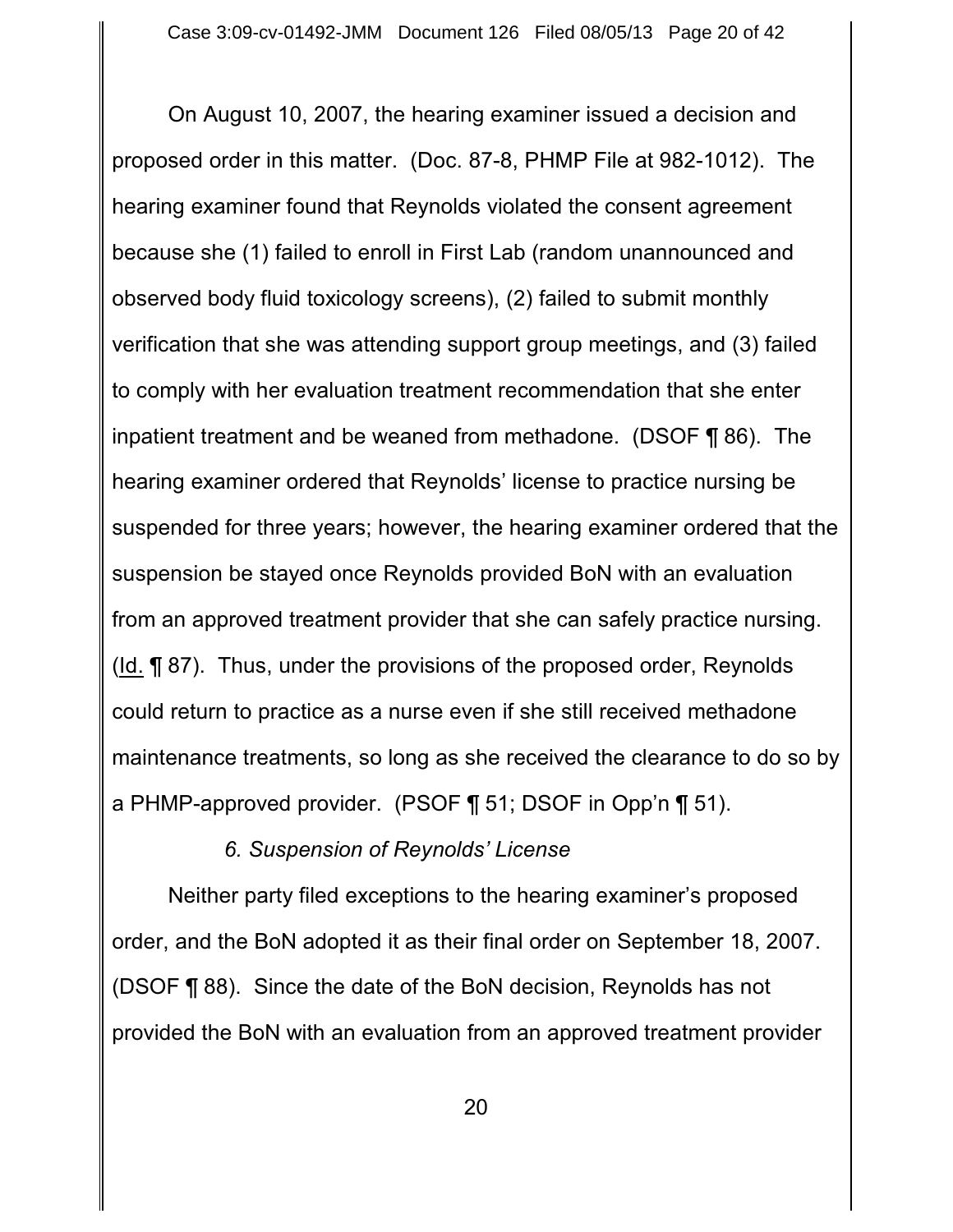that she is safe to practice nursing. (Id. ¶ 90). Plaintiff asserts, however, that Reynolds was never informed that she could obtain an evaluation from a provider other than ABT. (PSOF in Opp'n ¶ 91).

In February 2008, Dr. William Santoro, an addiction medicine specialist who treated Reynolds at NDTS, contacted ABT to discuss Reynolds' treatment and to express concern about the recommendation that Reynolds be rapidly withdrawn from methadone. (PSOF ¶¶ 42-43). After speaking with the ABT counselor that met with Reynolds, Dr. Santoro wrote a letter to Harris dated February 15, 2008. (Id. ¶ 44). In this letter, Dr. Santoro expressed his concern regarding ABT's bias against treating addictions with medication and specifically against treating opioid addiction with methadone. (Id.) Dr. Santoro requested that Reynolds be sent to another program that would consider all scientifically proven methods of treatment. (Id.) Although she received Dr. Santoro's letter, Harris testified that she never spoke to him or otherwise responded to it because there was "no release of information in the file for Dr. Santoro."<sup>9</sup> (Id. ¶ 46).

<sup>&</sup>lt;sup>9</sup> Harris allegedly searched for a release for PHMP to share information about Reynolds with Dr. Santoro, but, after she was unable to locate a release in the file, Harris turned Dr. Santoro's letter over to Knipe. (DSOF ¶ 89; DSOF in Opp'n ¶ 46). Despite Harris' inability to locate a release, NDTS records reveal that Reynolds signed a release dated December 27, 2007, which authorizes PHMP to disclose information to NDTS. (PSOF in Opp'n ¶ 89). Moreover, Harris did not make an effort to obtain a release to speak to Dr. Santoro. (PSOF ¶ 47).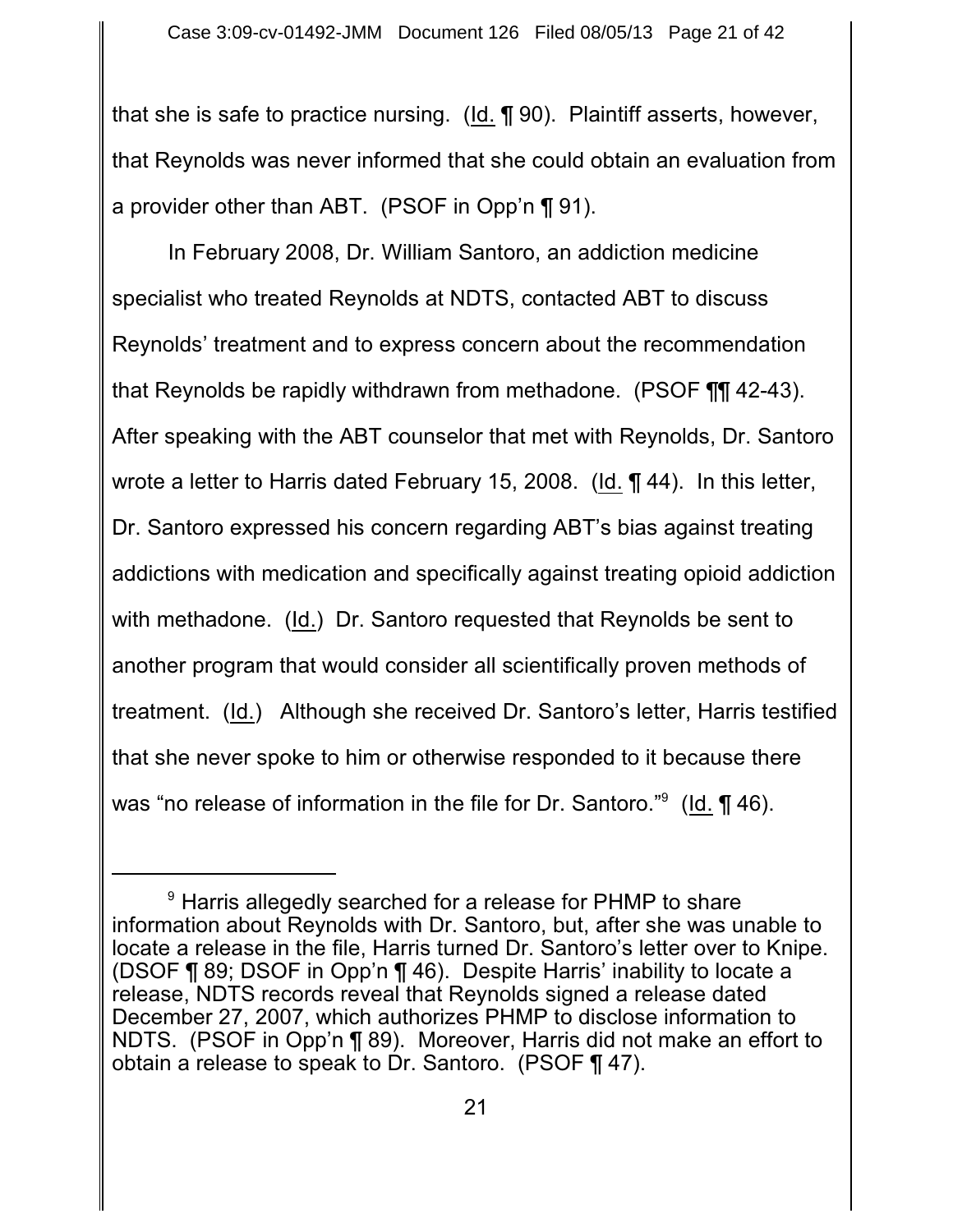In March 2008, Harris sent a letter to Reynolds that stated that her PHMP file had been closed.  $(\underline{Id.} \P 52)$ . The letter also stated that a precondition for re-opening Reynolds' PHMP file was for ABT to send PHMP a statement "indicating that you have fully and completely complied and cooperated with recommendations to enter inpatient treatment to be weaned from methadone." (Id. ¶ 52).

#### **C. Notable Events after Reynolds' License was Suspended**

On June 26, 2009, Reynolds was arrested for driving under the influence of a controlled substance, and on November 16, 2009, she was admitted to an ARD program and her driver's license was suspended for sixty days. (DSOF ¶ 94). On December 5, 2009, Reynolds was arrested for driving with a suspended license. (Id. ¶ 95). On July 20, 2010, Reynolds pled guilty to that charge and was sentenced by the Monroe County Court of Common Pleas to sixty days incarceration. (Id.) While she was jailed, Reynolds was not permitted to receive methadone, and she experienced the adverse effects of rapid opioid detoxification. (PSOF in Opp'n ¶ 96). Reynolds completed her sentence on September 17, 2010. (DSOF ¶ 95).

The day after her release from jail, Reynolds was found unresponsive in her home by a neighbor. (Id. ¶ 96). The Pocono Mountain Regional EMS was dispatched to Reynolds' house, and, after treatment by the EMS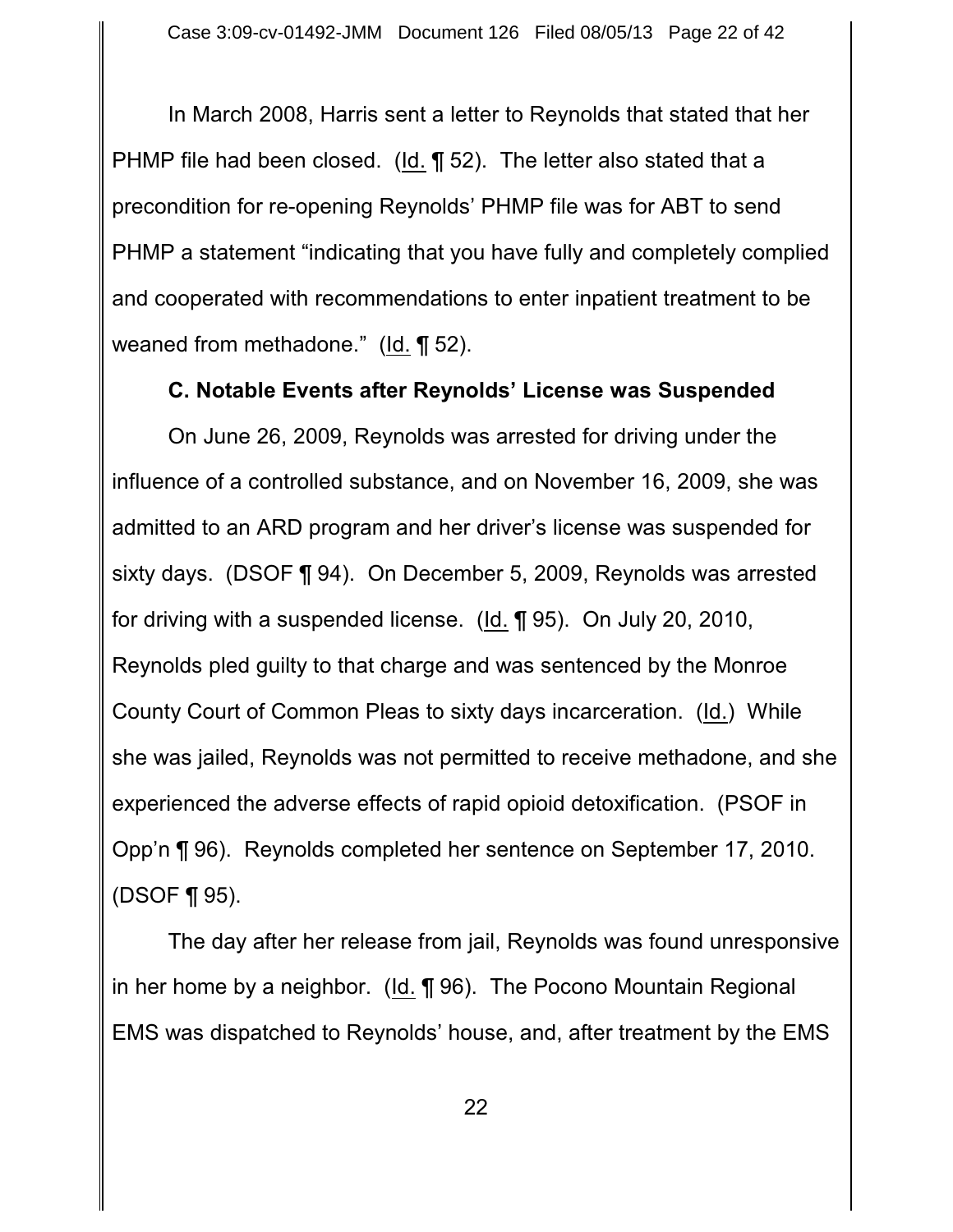team, Reynolds regained consciousness. (Id.) Reynolds initially denied use of narcotics, but, according to the EMS report, she eventually stated that she had taken Methadone and Xanax within twenty minutes of each other earlier in the evening.<sup>10</sup> (Id.) Reynolds returned to NDTS on September 23, 2010, and she was restarted on methadone maintenance treatment at a minimal starting dose. (PSOF in Opp'n ¶ 96).

On June 20, 2011, Reynolds was involved in a car accident and taken to St. Luke's Hospital. (DSOF ¶ 97). The assessment of the ER physical was that Reynolds suffered from an altered mental status. (Id.) An initial drug screen showed that she tested positive for benzodiazepines, methadone and tricyclic antidepressants. (Id. ¶ 98). The attending physician noted that Reynolds appeared to be lethargic. (Id.)

On August 19, 2011, Reynolds was arrested for driving under the influence of a controlled substance and driving while operator's privileges were suspended or revoked. (Id. ¶ 99). A toxicology report showed the presence of, among other drugs, diazepam (Valium), Alprazolam (Xanax) and methadone. (Id.)

NDTS records through the end of November 2011 demonstrate several instances in which plaintiff was lethargic, spoke with slurred

 $10$  The September 18, 2010 incident occurred after Reynolds took a pre-incarceration "take home" dose of methadone. (PSOF in Opp'n ¶ 96).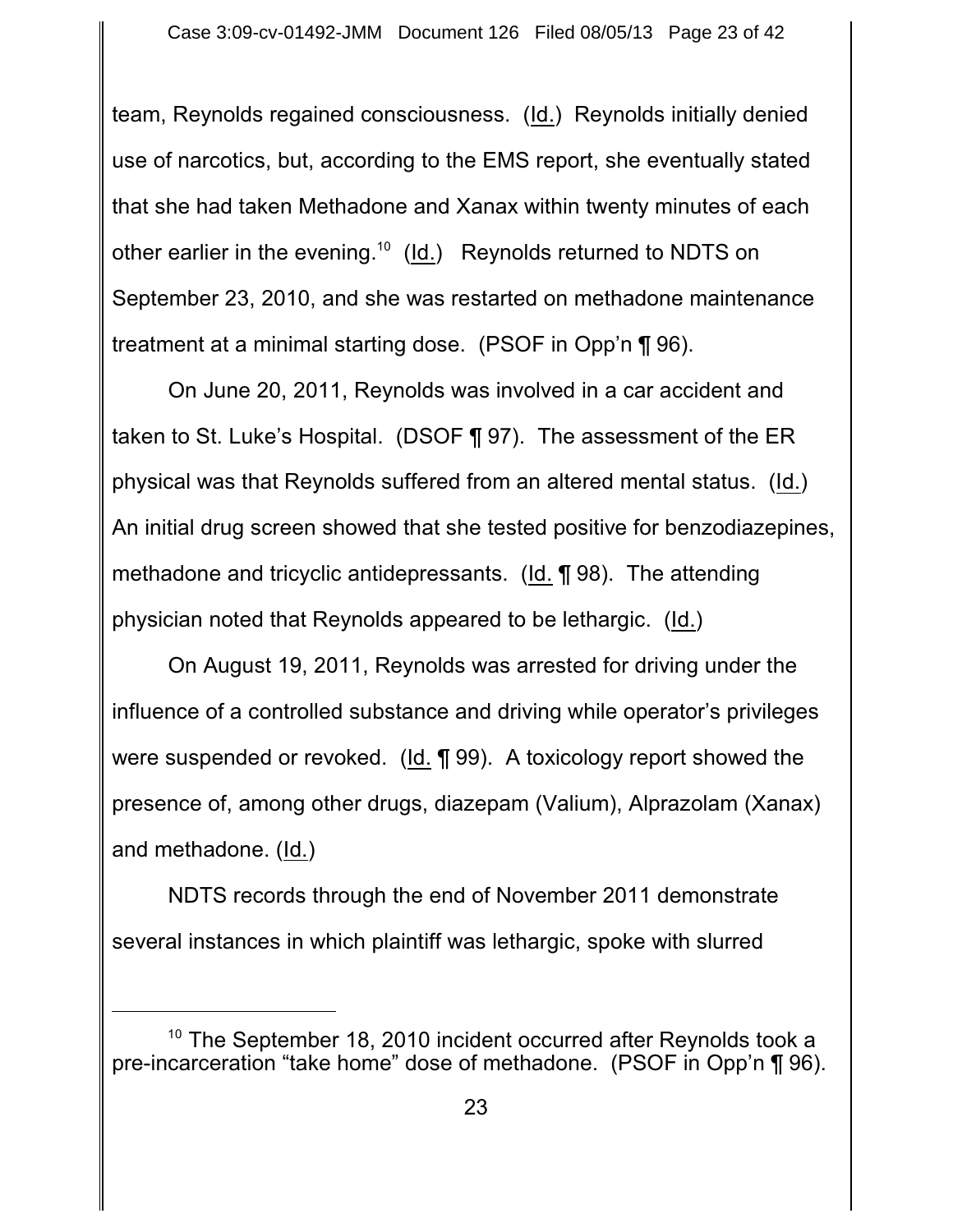speech and/or purchased pills from other patients. (Id. ¶¶ 100-106). In fact, on November 28, 2011, Reynolds appeared in such a heavily sedated state that NDTS staff members called EMS to take her to the hospital. (Id. ¶ 107). During this time period, Reynolds was advised by NDTS staff members to enter an inpatient treatment program for benzodiazepine detoxification because of the problems she was experiencing. (PSOF in Opp'n ¶¶ 101-107). Reynolds was treated at the Reading Hospital and Medical Center Detoxification and Rehabilitation Unit from December 13, 2011 to January 9, 2012, where they "successfully" weaned her from benzodiazepines. (Id.)

On February 18, 2012, Reynolds was found lying on the side of a road. (DSOF ¶ 108). She was transported to the Pocono Medical Center and was pronounced dead. (Id.) The autopsy report identifies the cause of death as mixed substance toxicity and hypothermia. (Id.) In a blood test performed forty-nine hours after Reynolds was pronounced dead, medical examiners found methadone, a methadone metabolite called EDDP and Xanax. (Id.; PSOF in Opp'n ¶ 108). The autopsy report also records, "[f]amily states deceased had a previous incident, approx. 3 months ago, where she was found along the road, unresponsive, at which time she was hospitalized at the ICU." (DSOF ¶ 108).

24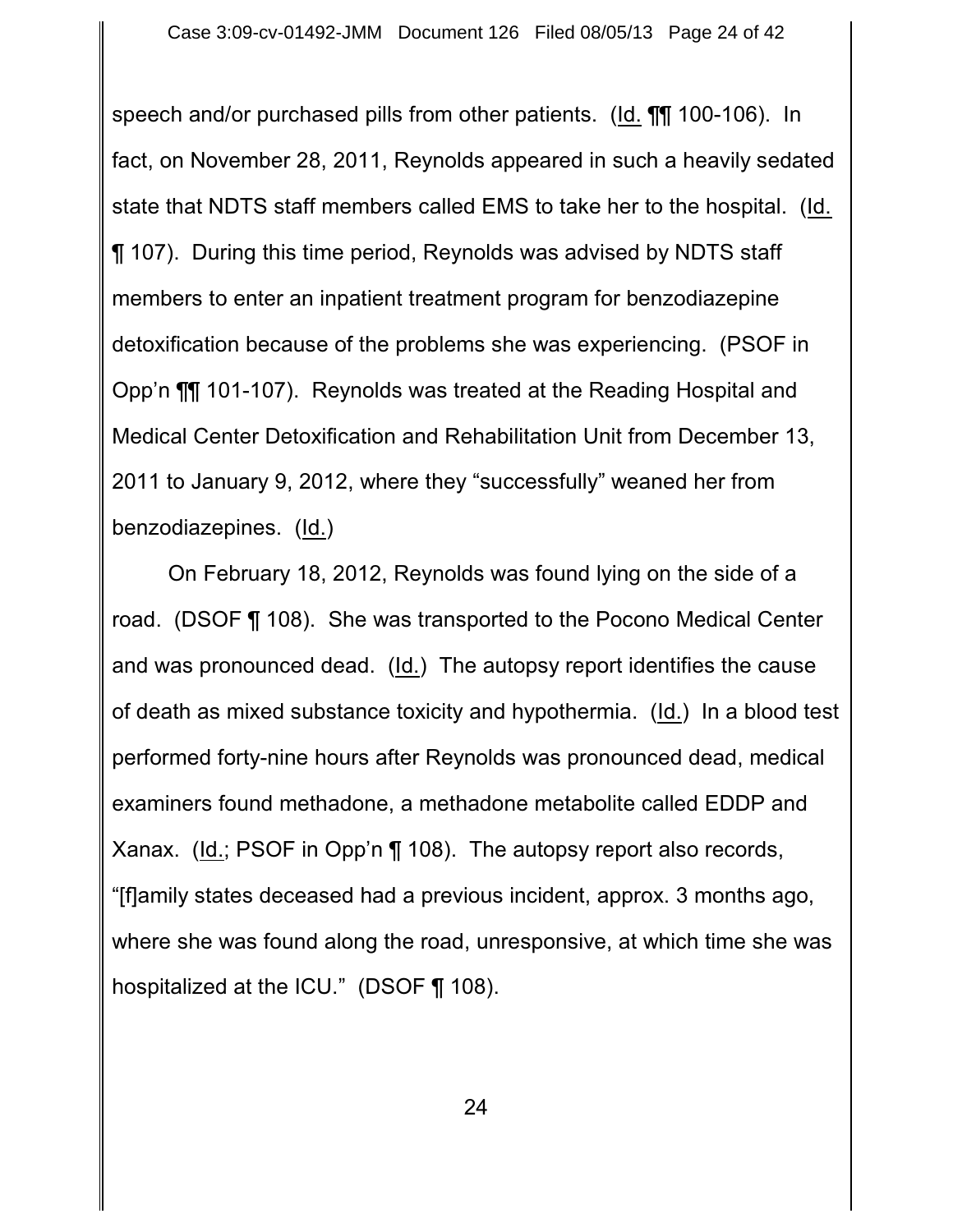### **D. Procedural History**

Reynolds initiated the instant action on August 4, 2009. (Doc. 1, Compl.). Reynolds amended the complaint on November 4, 2009. (Doc. 9, Am. Compl.) The amended complaint raises three counts related to defendants' alleged violation of Title II of the Americans with Disabilities Act ("ADA"), 42 U.S.C. § 12132,*et seq.*, and Section 504 of the Rehabilitation Act, ("RA"), 29 U.S.C. § 794. Count one seeks a declaration from the court that defendants' policy of excluding from licensing nurses who are in a methadone maintenance program violates the ADA and the RA. Count two seeks injunctive relief for this alleged violation of federal anti-discrimination law. Count three seeks damages for the harm Reynolds suffered.

Defendants responded to the amended complaint with a motion to dismiss. (Doc. 13, Mot. to Dismiss). The court denied the motion to dismiss in part and granted it in part. (Doc. 36, Mem. & Order dated June 21, 2010). Specifically, the court granted defendants' motion to dismiss with respect to the claims for damages against the individual defendants and denied the motion in all other respects.

Defendants answered the amended complaint on August 30, 2010, and on October 26, 2010, the court held a case management conference. (Doc. 43, Answer; Doc. 47, Case Management Order). After approximately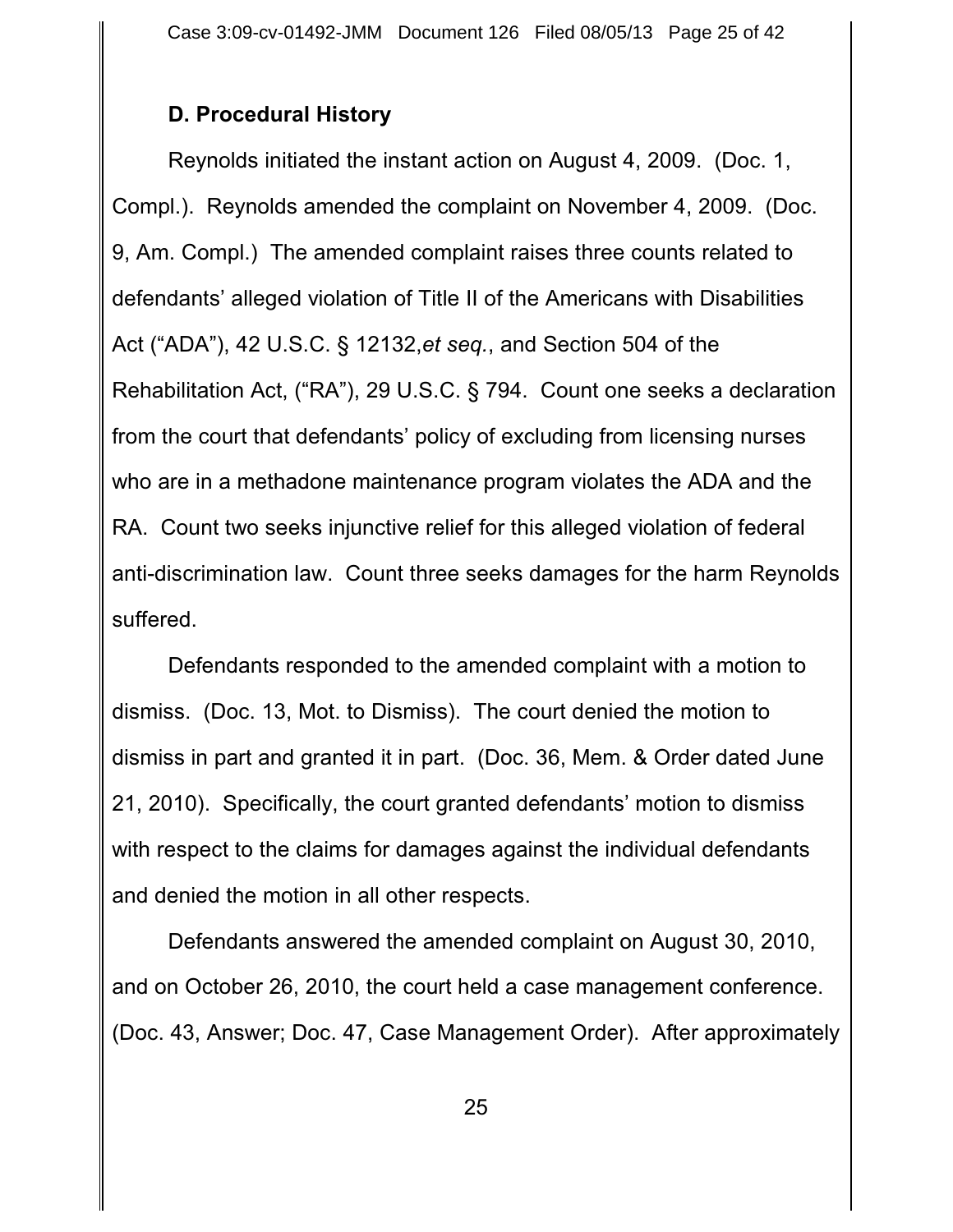two years of discovery, the parties filed the instant cross-motions for summary judgment. The parties fully briefed the cross-motions for summary judgment and the court heard oral arguments in this matter on May 23, 2013, thus bringing this case to its current posture.

## **Jurisdiction**

Plaintiff asserts claims pursuant to the ADA, 42 U.S.C. §§ 12101, *et seq.*, and the RA, 29 U.S.C. § 794. The court has jurisdiction pursuant to 28 U.S.C. § 1331, which provides that "[t]he district courts shall have original jurisdiction of all civil actions arising under the Constitution, laws, or treaties of the United States."

## **Standard of Review**

Granting summary judgment is proper "'if the pleadings, depositions, answers to interrogatories, and admissions on file, together with the affidavits, if any, show that there is no genuine issue as to any material fact and that the moving party is entitled to judgment as a matter of law.'" Knabe v. Boury Corp., 114 F.3d 407, 410 n.4 (3d Cir. 1997) (quoting FED. R. CIV. P. 56(c)). "[T]his standard provides that the mere existence of *some* alleged factual dispute between the parties will not defeat an otherwise properly supported motion for summary judgment; the requirement is that there be no *genuine* issue of *material* fact." Anderson v. Liberty Lobby, Inc., 477 U.S. 242, 247-48 (1986) (emphasis in original).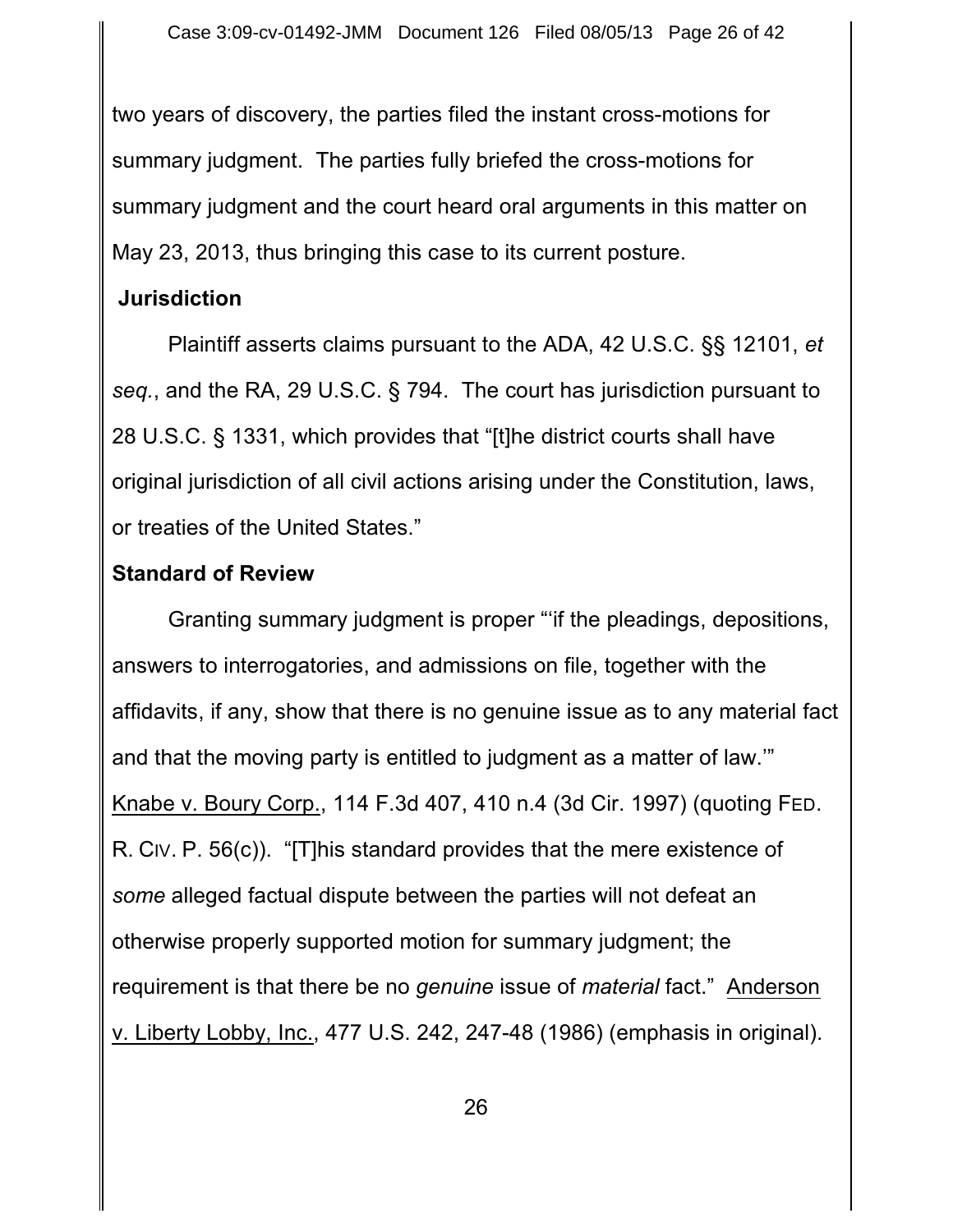In considering a motion for summary judgment, the court must examine the facts in the light most favorable to the party opposing the motion. Int'l Raw Materials, Ltd. v. Stauffer Chem. Co., 898 F.2d 946, 949 (3d Cir. 1990). The burden is on the moving party to demonstrate that the evidence is such that a reasonable jury could not return a verdict for the non-moving party. See Anderson, 477 U.S. at 248. A fact is material when it might affect the outcome of the suit under the governing law. Id. Where the non-moving party will bear the burden of proof at trial, the party moving for summary judgment may meet its burden by establishing that the evidentiary materials of record, if reduced to admissible evidence, would be insufficient to carry the nonmovant's burden of proof at trial. Celotex Corp. v. Catrett, 477 U.S. 317, 322 (1986). Once the moving party satisfies its burden, the burden shifts to the non-moving party, who must go beyond its pleadings, and designate specific facts by the use of affidavits, depositions, admissions, or answers to interrogatories demonstrating a genuine issue for trial. Id. at 324; see also Goode v. Nash, 241 F. App'x 868 (3d Cir. 2007) ("[A]lthough the party opposing summary judgment is entitled to 'the benefit of all factual inferences in the court's consideration of a motion for summary judgment, the nonmoving party must point to some evidence in the record that creates a genuine issue of material fact,' and 'cannot rest solely on assertions made in the pleadings, legal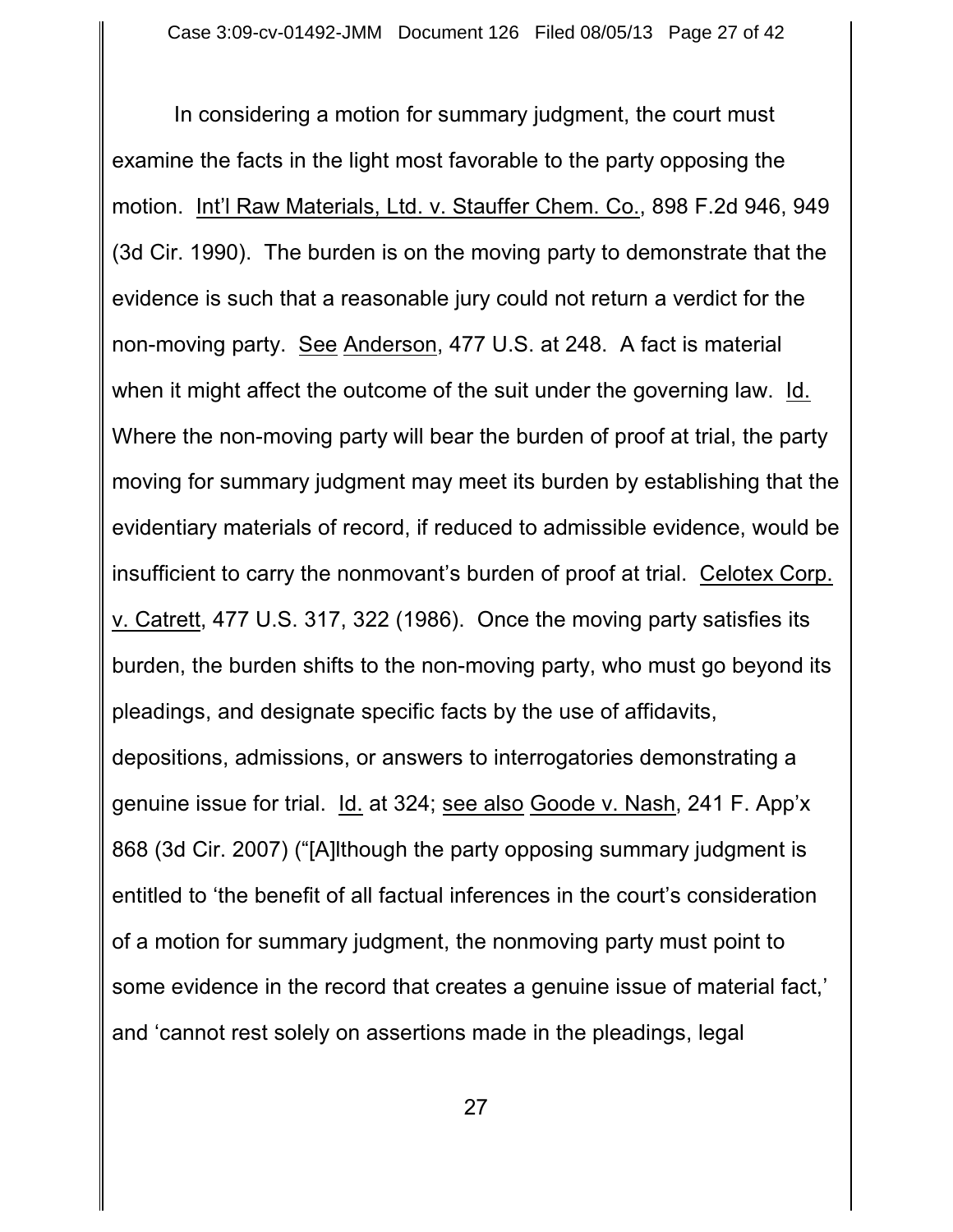memorandum, or oral argument.'" (quoting Berckeley Inv. Grp., Ltd. v. Colkitt, 455 F.3d 195, 201 (3d Cir. 2006))).

#### **Discussion**

At the close of discovery, the parties filed cross-motions for summary judgment. In her motion, plaintiff contends that partial summary judgment is appropriate with respect to the validity of the methadone policy as it applied to Reynolds. In their motion, defendants maintain that they are entitled to summary judgment because plaintiff is unable to meet her burden at trial as a matter of law. For the following reasons, the court agrees with defendant and will grant their summary judgment motion.

The court's analysis of plaintiff's claims under Title II of the ADA and Section 504 of the RA are similar. See New Directions Treatment Servs. v. City of Reading, 490 F.3d 293, 302 (3d Cir. 2007). Title II of the ADA provides that "no qualified individual with a disability shall, **by reason of such disability**, be excluded from participation in or be denied the benefits of the services, programs, or activities of a public entity, or be subjected to discrimination by any such entity." 42 U.S.C. § 12132 (emphasis added). Similarly, Section 504 of the RA provides that "[n]o otherwise qualified individual with a disability . . . . shall, **solely by reason of her or his disability**, be excluded from the participation in, be denied benefits of, or be subjected to discrimination under any program or activity receiving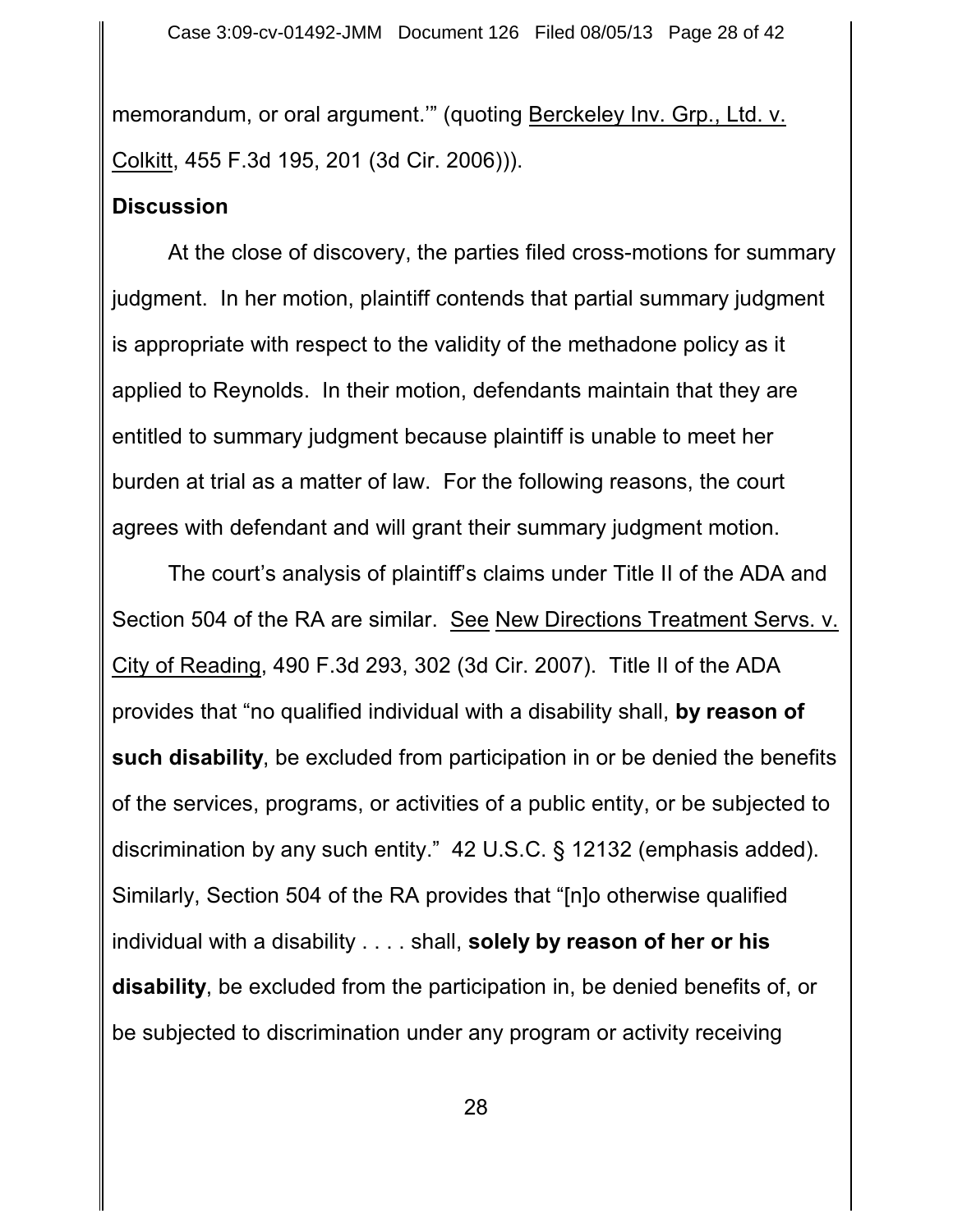federal financial assistance . . . ." 29 U.S.C. § 794(a) (emphasis added). Thus, "[w]ith the exception of the [federal financial assistance] element, which is not pertinent to a claim brought under the ADA, the elements of a claim under Titile II of the ADA are interchangeable with the elements of a claim under Section 504." Inmates of Allegheny Cnty. Jail v. Wecht, 93 F.3d 1124, 1136 (3d Cir. 1996).

Although the elements of a Title II ADA claim and a Section 504 RA claim are largely the same, there is a variation in the causation provisions of each statute. Specifically, the ADA precludes government discrimination "by reason of" an individual's disability while the RA prohibits such conduct "solely by reason of" an individual's disability. See 29 U.S.C. § 794(a); 42 U.S.C. § 12132. The omission of the word "solely" in the ADA indicates that Congress intended for this statute to have a less stringent causation requirement compared to Section 504. See Maples v. Univ. of Tex. Med. Branch at Galveston, No. 12-41226, 2013 WL 1777501, at \*2 n.2 (5th Cir. Apr. 26, 2013).

With respect to the ADA's less stringent causation requirement, the Third Circuit Court of Appeals has held that "the ADA's 'by reason of' language requires" the plaintiff to "demonstrate that, but for the failure to accommodate, he would not be deprived of the benefit he seeks." Muhammad v. Court of Common Pleas of Allegheny Cnty., 483 F. App'x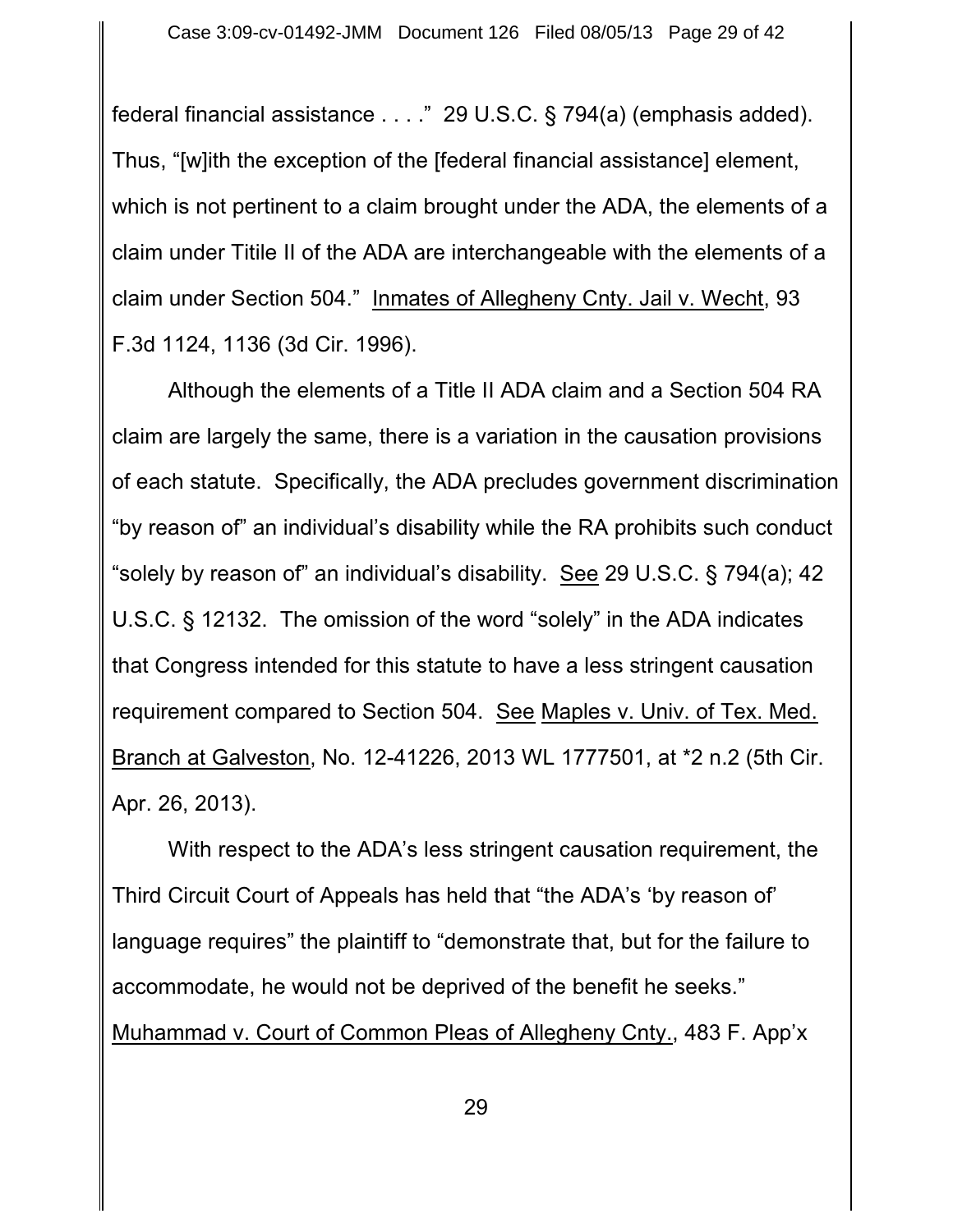759, 764 (3d Cir. 2012). In fact, courts are prohibited from applying mixedmotive analysis in lieu of requiring the plaintiff to establish but-for causation unless the particular anti-discrimination statute permits otherwise.<sup>11</sup> See Gross v. FBL Fin. Servs., Inc., 557 U.S. 167, 175-76 (2009).

In Gross, the United States Supreme Court held that mixed-motive claims are not authorized by the Age Discrimination in Employment Act ("ADEA") because the ADEA lacks the language found in Title VII expressly recognizing such claims. See id. Courts have found that the ADA, like the ADEA, does not have statutory language that expressly permits mixed-motive analysis and that plaintiffs must prove but-for cause if they seek to prevail in an ADA claim. See Cottrell v. Good Wheels, No. 08-1738, 2011 WL 900038, at \*6 n.5 (D.N.J. Mar. 15, 2011) (citing Warshaw v. Concentra Health Servs., 719 F. Supp. 2d 484, 502 (E.D. Pa. 2010)); see also Serwatka v. Rockwell Automation, Inc., 591 F.3d 957, 962 (7th Cir. 2010) ("[A] plaintiff complaining of discriminatory discharge under the ADA must show that his or her employer would not have fired him but for his actual or perceived disability; proof of mixed motives will not suffice."). Accordingly, to satisfy the ADA's causation requirement, the plaintiff must establish that the exclusion or denial of a government benefit

 $11$  "Mixed-Motive Analysis" in a discrimination case is when the evidence of the case shows that the complained of action was based, in part, on a nondiscriminatory reason and in part on a discriminatory reason.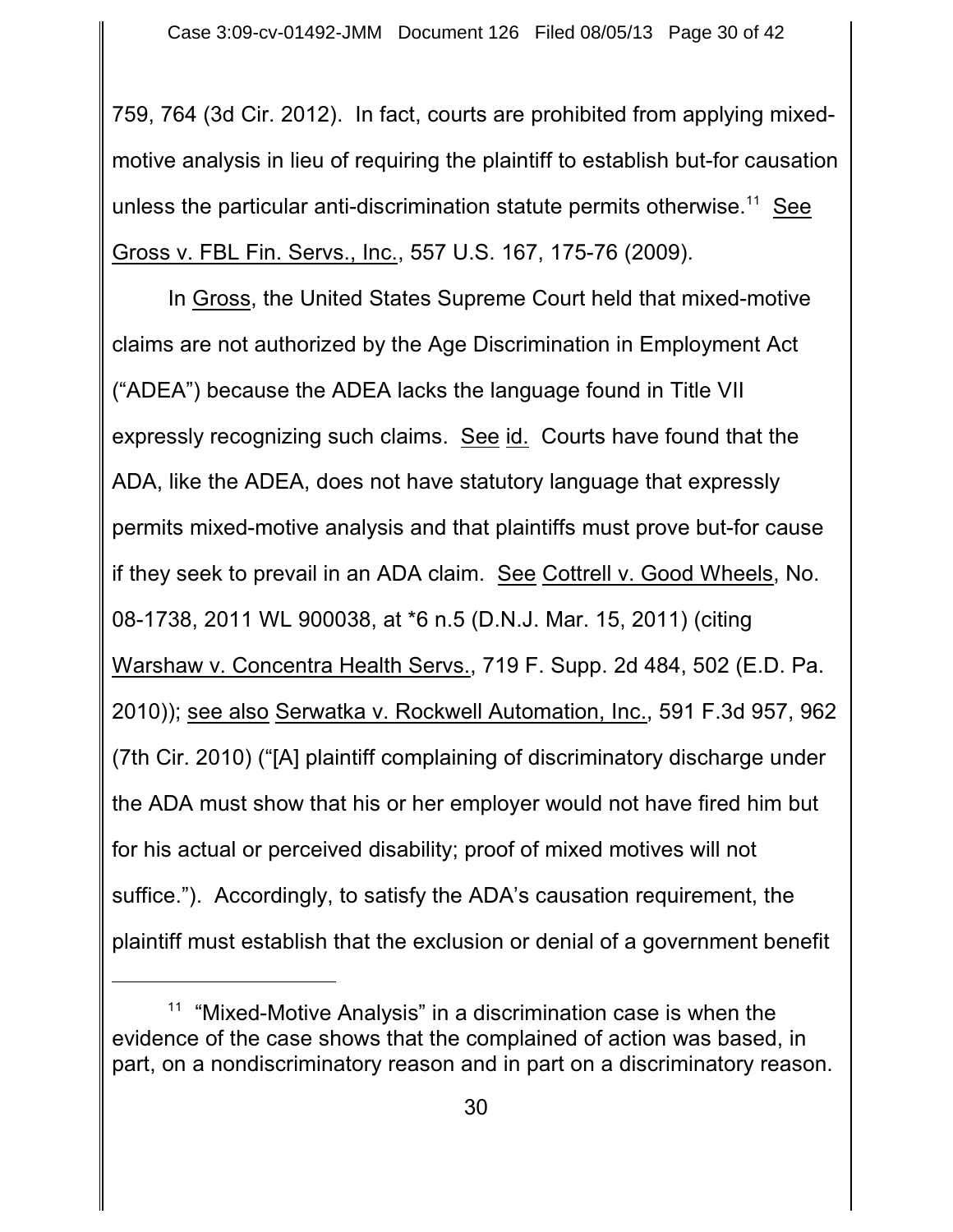or service would not have occurred absent the plaintiff's disability or the defendant's failure to provide a reasonable accommodation.

In the instant case, Reynolds' nursing license is the government benefit at issue. (See Compl. ¶¶ 19, 77, 91). Plaintiff further claims that defendants discriminated against Reynolds' disability, as a recovering drug addict, by following a methadone policy that opposed methadone maintenance treatment for licensees.<sup>12</sup> (See id.). Although plaintiff seeks to have the court treat this case as if it is about nothing other than PHMP's methadone policy, the facts require otherwise. For the following reasons, a reasonable jury could not find that the methadone policy was the but-for cause of the loss of Reynolds' license; thus, plaintiff would be unable to meet her burden at trial with respect to the less stringent ADA causation requirement or the more exacting RA standard.

#### **A. The Undisputed Facts Demonstrate that the BoN Order Suspending Reynolds' License was Based on Grounds Other than her Methadone Maintenance Treatment**

Reynolds' license was suspended because she violated several

provisions of the consent agreement, not merely because she failed to

 $12$  Under both the ADA and RA, drug addiction is included within the meaning of disability, where the impairment is not due to the "current illegal use of drugs." 28 C.F.R. § 35.104. The illegal use of drugs "does not include the use of a drug taken under supervision by a licensed health care professional, or other uses authorized by the Controlled Substances Act or other provisions of Federal law." Id.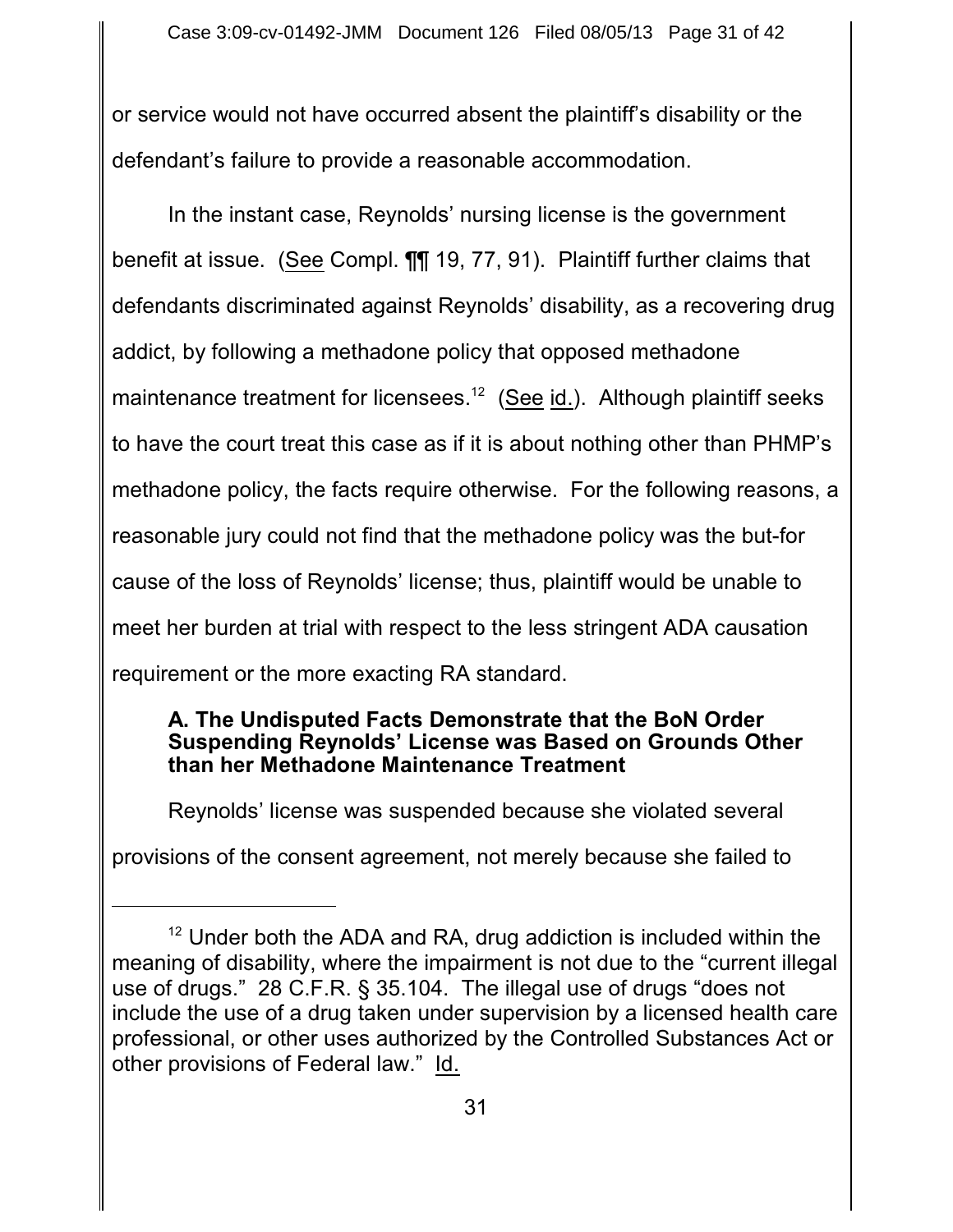detox from methadone. The parties agree that Reynolds, in response to an order to show cause, entered into a consent agreement with defendants. (DSOF ¶¶ 65-66; PSOF ¶¶ 65-66). In addition to requiring that Reynolds comply with the treatment recommendations of a PHMPapproved provider, the consent agreement also required written verification of support group attendance as well as random drug screening. (See Doc. 87, Nursing Bd. Proceedings at 22391-22410).

When charged with violations of the consent agreement, Reynolds requested a hearing, at which she told the hearing examiner that she did not comply with ABT's treatment recommendations because they required her to stop taking methadone. (Id. at 22366). Reynolds, however, admitted that she violated other provisions of the consent agreement for reasons unrelated to methadone maintenance treatment. (Id. at 22364- 22365). Reynolds admitted that she did not comply with PHMP's drug testing program because she did not want to pay for it, even though she knew she was obligated to pay for such tests when she entered into the consent agreement. (Id.) Reynolds also conceded that she did not regularly attend support group meetings because of changes in her personal life. (Id. at 22364). Additionally, Reynolds failed to provide proper documentation of the meetings she attended because she "didn't per se see an attendance sheet" when such a sheet was mailed to her.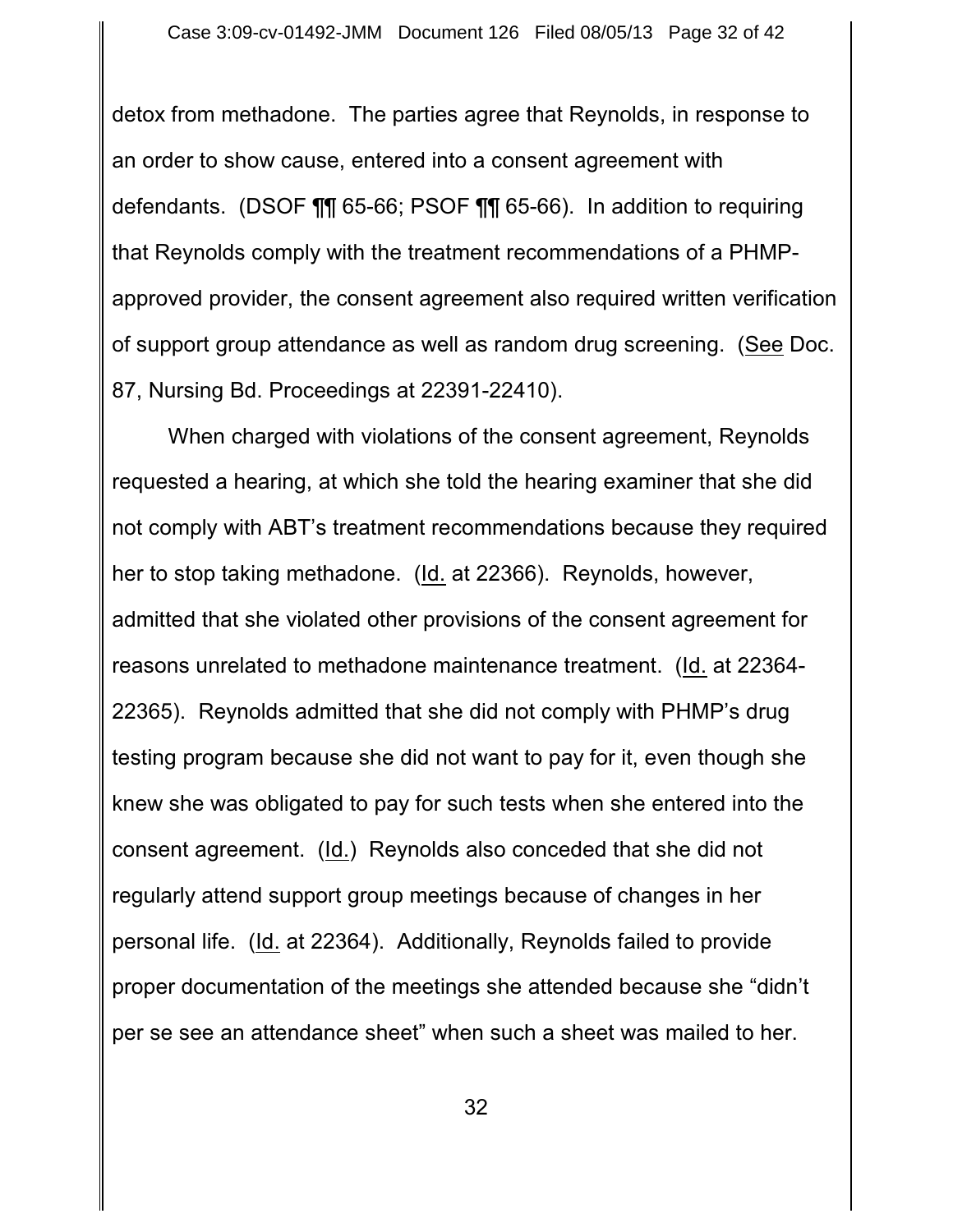$(\underline{Id.})$ 

Given her admissions, the hearing examiner unsurprisingly found Reynolds in violation of the consent agreement because she (1) failed to enroll in drug testing, (2) failed to submit monthly verification of the support group meetings and (3) failed to follow the recommendations of her treatment provider. (See Doc. 87-8, PHMP File at 982-1012). Receiving no objections to the hearing examiner's findings and proposed order from Reynolds, the BoN ordered Reynolds' license suspended on September 18, 2007. (DSOF ¶ 88).

A closer review of the hearing officer's first two findings pertaining to drug testing and support groups reveals that they are unrelated to methadone. Thus, even if Reynolds had successfully detoxed from methadone as instructed by ABT, she nonetheless would have been in violation of the consent order, and these violations would have been sufficient to maintain BoN proceedings against Reynolds' license. (See Doc. 84-5, App. Tab B, Ziegler Report at 11).

Even plaintiff acknowledges that the decision to suspend Reynolds' license was based, in part, on violations of portions of the consent agreement that are independent of those provisions related to treatment recommendations. Plaintiff, however, qualifies her acceptance of this fact and asserts, without citing to any evidence, that "all of these other alleged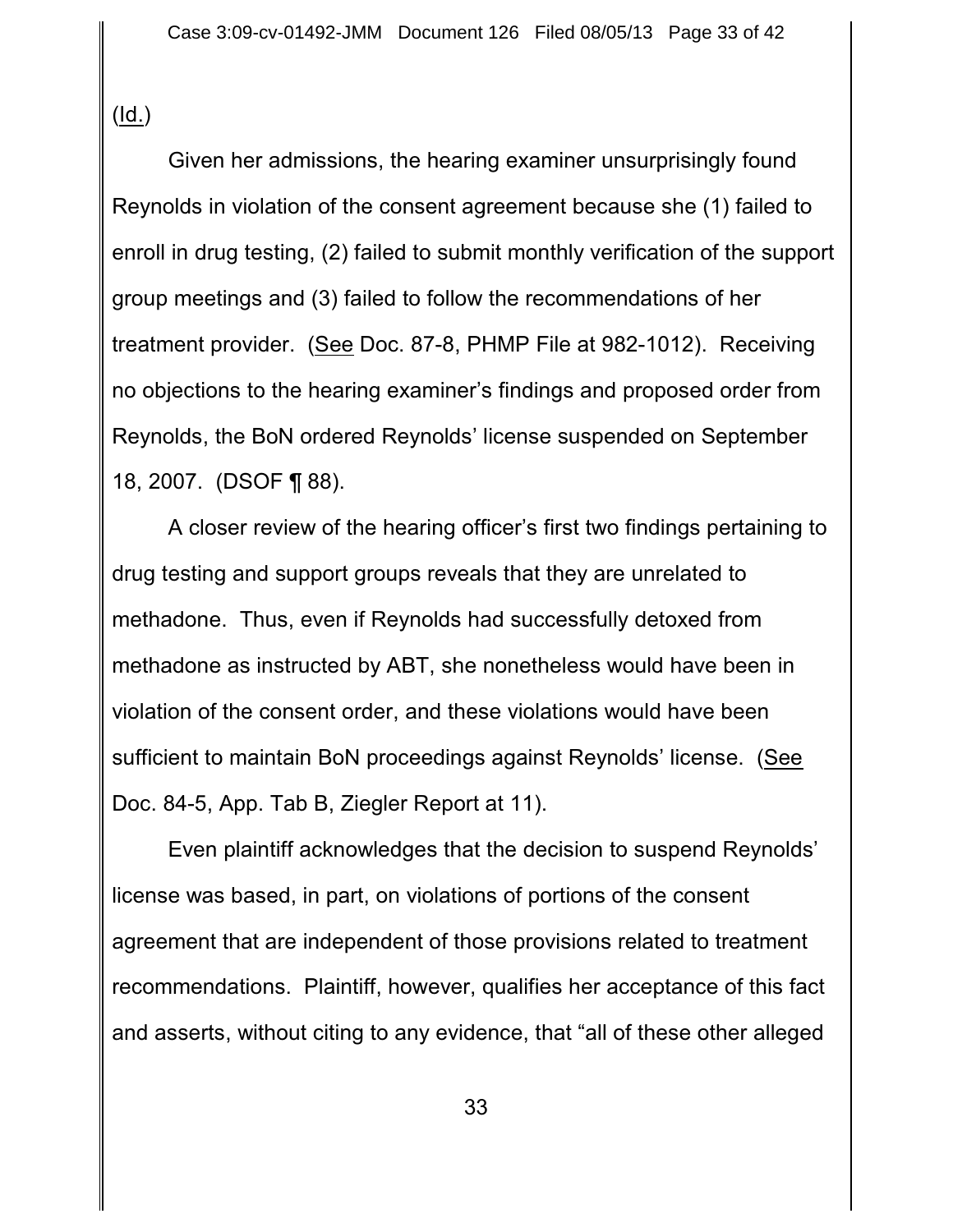grounds followed from her decision not to proceed with 'A Better Today.'" The court cannot consider such unsupported conjecture in evaluating this motion for summary judgment. See Colkit, 455 F.3d at 201. Therefore, the court finds that the undisputed record establishes that the decision to suspend plaintiff was premised on additional grounds aside from her failure to comply with ABT's treatment recommendations.

#### **B. No Triable Issues of Fact Exist to Establish that the Methadone Maintenance Policy was the But-For Cause of the Suspension of Reynolds' Nursing License**

As the court discussed above, the undisputed facts of record establish that Reynolds was suspended for other grounds aside from her failure to comply with ABT's treatment recommendations. Moreover, the evidence of record reveals that these other non-compliant behaviors, such as her failure to enroll in drug testing and attend support groups, would, in and of themselves, be sufficient for a referral to the BoN for violating the terms of her consent order. Given these facts, and in the absence of a genuine issue of material fact to the contrary, the only conclusion the court can reach at this stage in the litigation is that the methadone maintenance policy was not the but-for cause of Reynolds' suspension. Thus, the question before the court is whether a genuine issue of material fact exists with respect to whether the methadone maintenance policy was the dispositive factor in the decision to suspend Reynolds' license.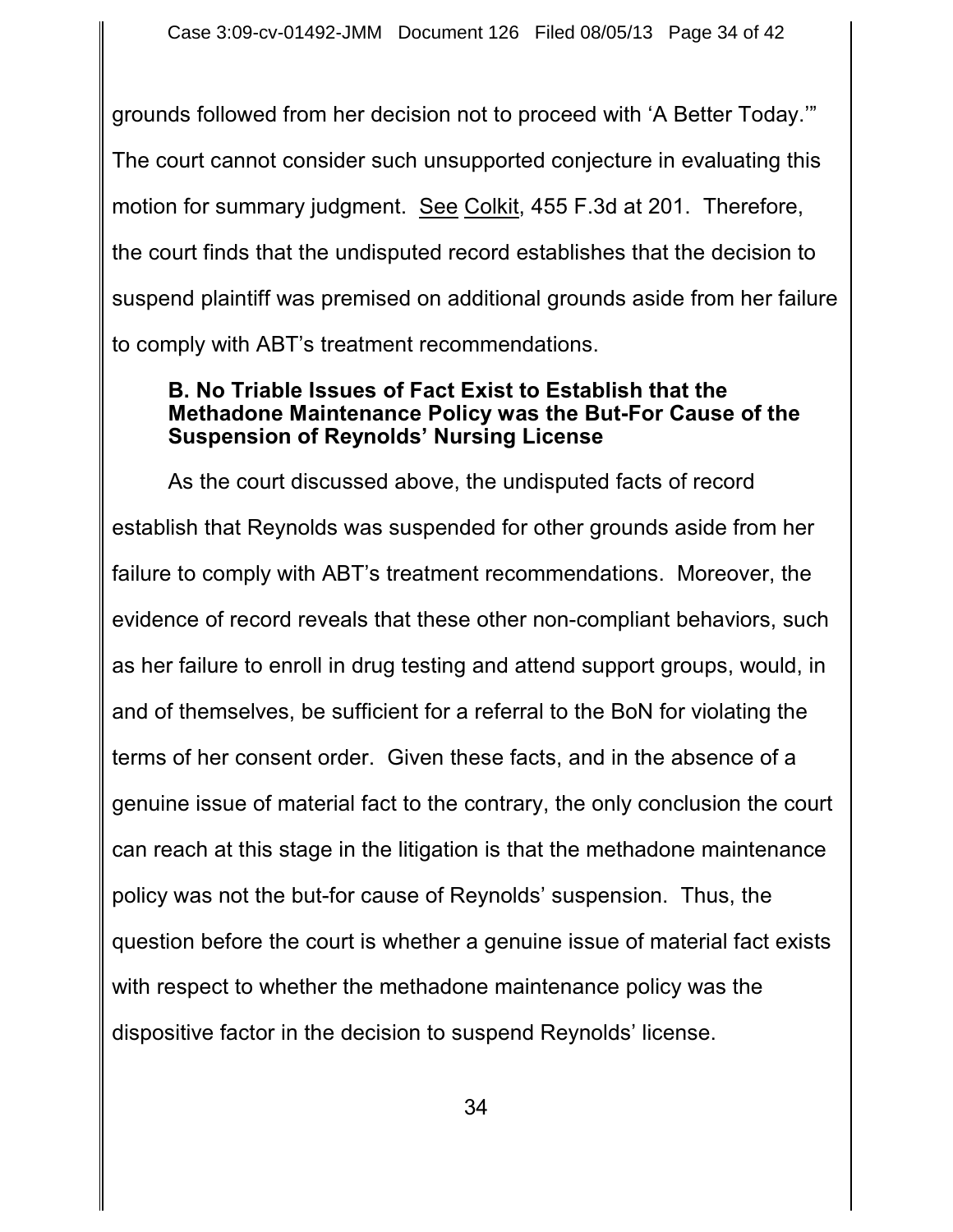Plaintiff presents several legal and factual arguments in support of her contention that the PHMP's methadone maintenance policy was the but-for cause of Reynolds' suspension. Although neither the facts nor the law support plaintiff's position, the court will nonetheless examine plaintiff's arguments in turn.

Plaintiff first contends that Reynolds should be legally excused from the consent agreement's requirements. Specifically, in a post-argument letter to the court, plaintiff contends that "Reynolds was not required to take actions (such as enrolling for additional drug screens or attending support group meetings) that would have been futile because of the Methadone Maintenance Policy." (Doc. 124, Letter dated May 29, 2013). In support of this allegation, plaintiff cites Davoll v. Webb, 194 F.3d 1116 (10th Cir. 1999). In Davoll, the plaintiffs, disabled Denver Police Department officers, were aware of a policy that prohibited the transfer of police officers to department jobs that did not require officers to fire weapons and make arrests. See id. at 1133. When this case was appealed, the Tenth Circuit Court of Appeals affirmed the district court's instruction that an employee need not request a reasonable accommodation under the ADA if the employer has a policy forbidding that reasonable accommodation and the employee has knowledge of this policy. See id. at 1132-33 ("If a disabled employee actually knows of an employer's discriminatory policy against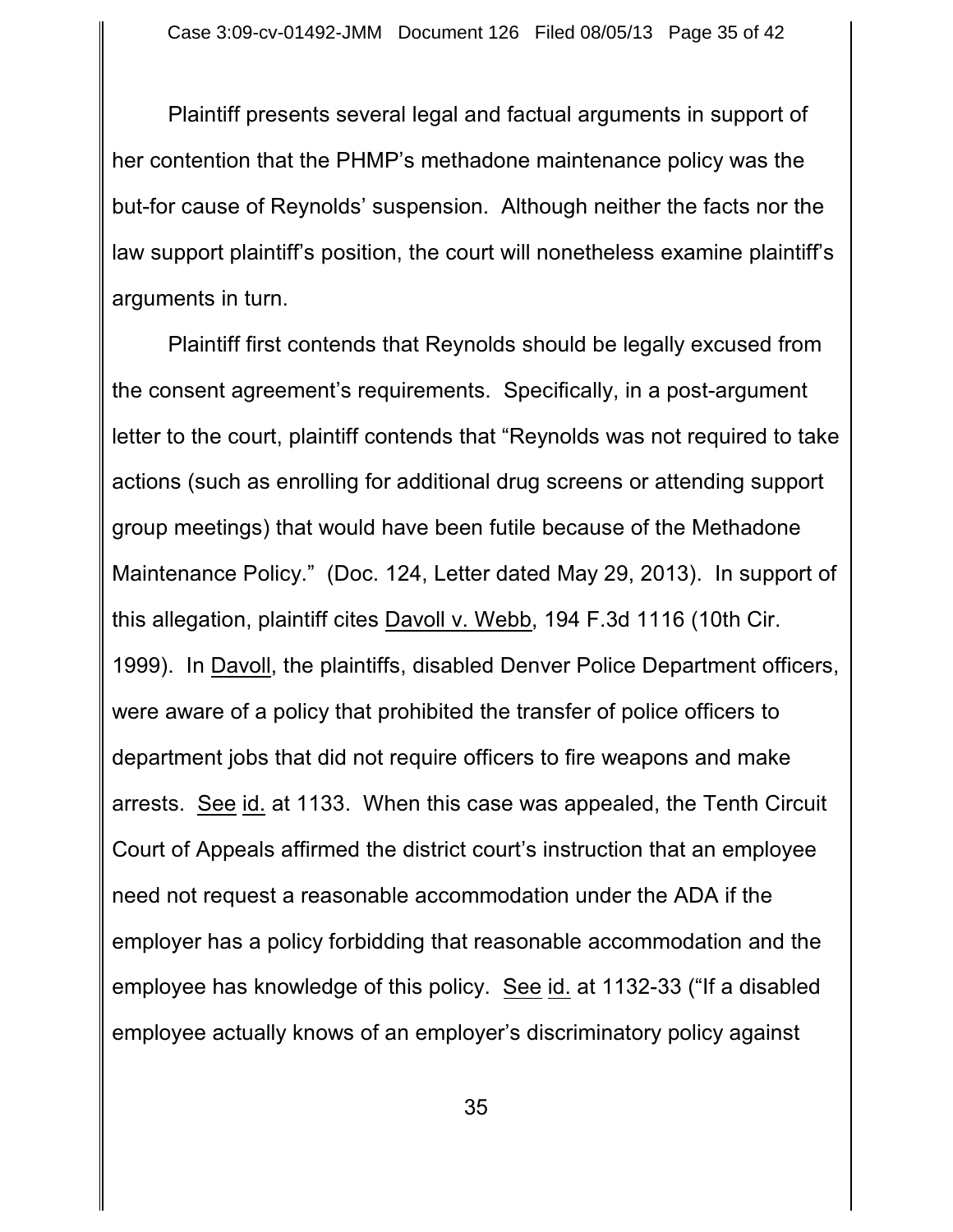reasonable accommodation, he need not ignore the policy and subject himself 'to personal rebuffs' by making a request that will surely be declined.").

In Davoll, the futile gesture–requesting a transfer the plaintiffs knew would be denied–was directly related to the discriminatory policy. See id. at 1132-33. In this case, however, the conduct at issue–Reynolds' failure to submit to drug screening and support group meetings–is unrelated to the allegedly discriminatory methadone maintenance policy. The monitoring requirements contained in the consent agreement constitute an independent obligation plaintiff agreed to abide by when she signed the consent agreement. Accordingly, the futile gestures doctrine does not apply to this case. $^\mathrm{13}$ 

 $13$  The court also disagrees with plaintiff's insinuations that minimize the significance of Reynolds' failure to comply with the drug screening and support group requirements contained in the consent agreement. The court notes that the monitoring requirements Reynolds agreed to amount to more than mere gestures, and it is PHMP's mission to monitor professionals suffering from physical or mental impairments to ensure that they can safely practice their professions. By failing to enroll in toxicology screens and drug testing, PHMP could not know whether or not Reynolds, an at-risk professional on probation, was impaired and unable to safely practice nursing because of drug use. Similarly, by failing to provide documentation of support group attendance, PHMP could not know whether Reynolds was receiving part of the treatment envisioned in the consent agreement. In fact, with respect to the need for Reynolds to be monitored, Dr. Woody, whose 2006 evaluation plaintiff heralds as evidence that Reynolds could have practiced nursing safely, recognized the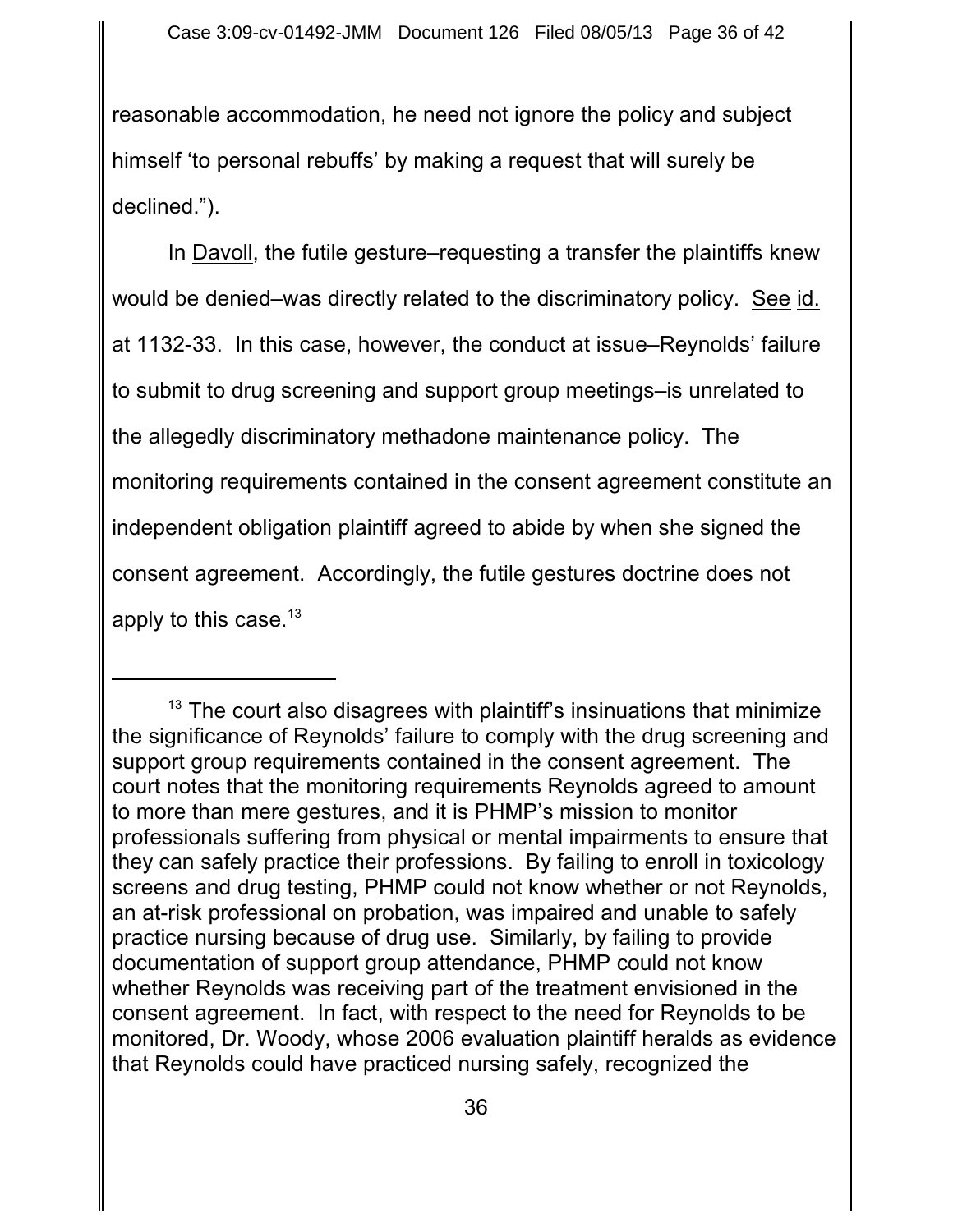Plaintiff also contended at oral argument that two pieces of evidence in the record created a triable issue of material fact with respect to whether the methadone maintenance policy was the but-for cause of Reynolds' suspension. Plaintiff first pointed to Harris' March 13, 2008 letter in which she notified Reynolds that her PHMP file had been closed. (Doc. 84-9, App. Tab F, Harris Letter dated Mar. 13, 2008). This letter is administrative in nature and was sent to Reynolds months after the BoN revoked her license. It is undisputed that this letter did not affect the status of Reynolds' nursing license. This letter also fails to support the conclusion that the drug testing and support group requirements of the consent agreement are somehow pretextual.

Rather, plaintiff quotes the portion of Harris' March 13, 2008 letter that states as follows:

once our office receives a written statement from your PHMP-Approved Evaluator (A Better Today, Inc.) indicating that you have fully and completely complied and cooperated with recommendations to enter inpatient treatment to be weaned from methadone and that you are safe to practice in the Commonwealth of PA, we will re-open your File and begin monitoring you under the terms and conditions of probation.

(Doc. 84-9, App. Tab F, Harris Letter dated Mar. 13, 2008). Plaintiff

importance of monitoring and stated that Reynolds could **only** practice nursing if she was monitored by the BoN. Accordingly, the court will not ignore the independent significance of the consent agreement's provisions requiring drug screening and support group attendance.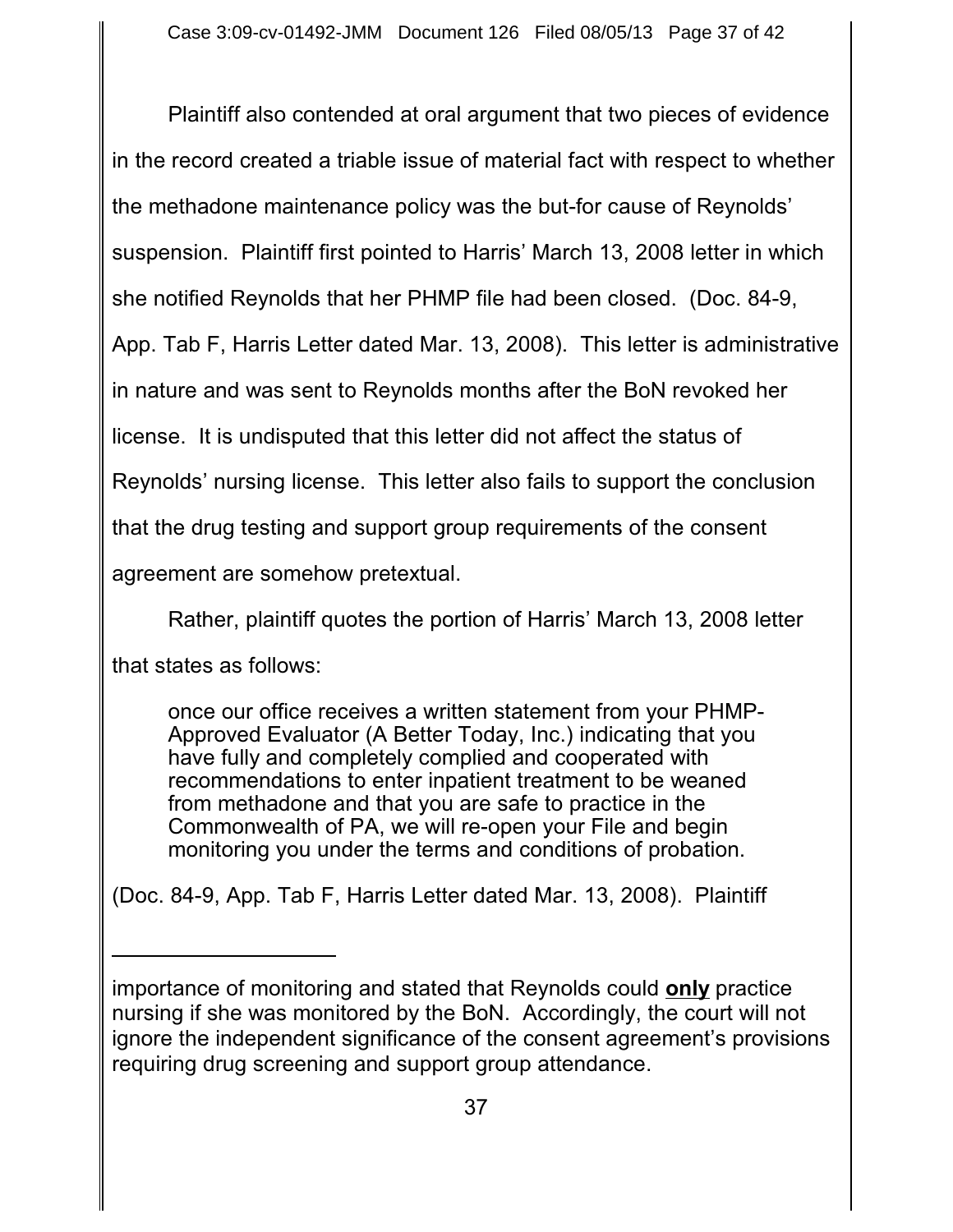contends that this letter is evidence that the methadone maintenance policy was the but-for cause of Reynolds' suspension. The above-quoted portion of Harris' letter appears to reference the hearing officer's proposed order, which provided that Reynolds' suspension would be stayed if she could provide the BoN with an evaluation from an approved provider stating that it was safe for her to practice nursing. What Harris precisely intended by her comment in this letter, however, is ultimately irrelevant because Harris, as a PHMP case-worker, did not define the terms of Reynolds' suspension. The terms of Reynolds suspension were exclusively controlled by the hearing examiner's findings and the BoN order, and Harris' letter presents no evidence that either of these were influenced primarily by PHMP's methadone maintenance policy.

Plaintiff also contended at oral argument that a September 17, 2007 email sent by Knipe to the general counsel's office of the BoN showed that the methadone maintenance policy was the but-for cause of Reynolds' suspension. In this email , Knipe generally informs the BoN that PHMP will not grant permission for a nurse on methadone to practice. (See Doc. 99- 1, App. Tab O to Pl.'s Reply Br.). This email, at best, confirms the existence of the methadone maintenance policy that defendant concedes existed in 2007. This email does not affect the undisputed fact that Reynolds was also suspended for failing to comply with drug testing and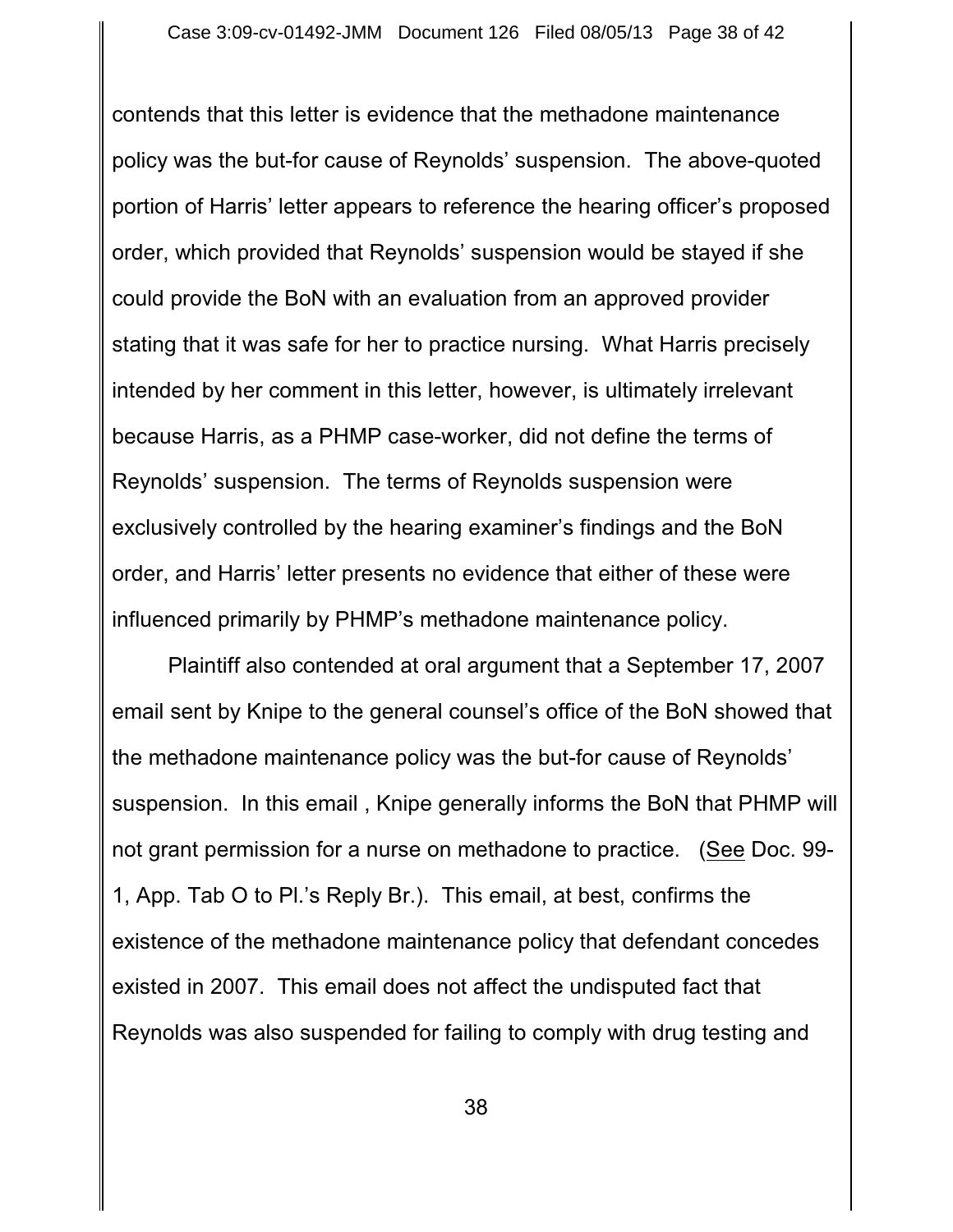support group attendance requirements, and that, irrespective of PHMP's policy on methadone, Reynolds was in breach of the consent agreement. Like Harris' March 2008 letter, Knipe's September 2007 email does not create a genuine issue of material fact upon which a jury could find for plaintiff.

At this stage in the litigation, the court cannot presume as true plaintiff's allegation that the methadone maintenance policy was the but-for cause of Reynold's license suspension. Rather, the record must contain some triable fact that would allow a reasonable jury to find it to be true. No such triable facts exist in this case, and the undisputed evidence from Reynolds' testimony at her BoN hearing reveals that she violated portions of the consent agreement due to reasons unrelated to methadone maintenance treatment. These other violations were independently sufficient to sustain the revocation proceedings against Reynolds. Therefore, plaintiff's ADA claim must fail because no reasonable jury could find that PHMP's methadone maintenance policy was the but-for cause of Reynolds' suspension. Moreover, plaintiff's inability to satisfy the ADA's causation requirement necessarily means that she cannot satisfy the RA's more stringent causation requirement. Thus, the court will grant defendants' motion with respect to both claims.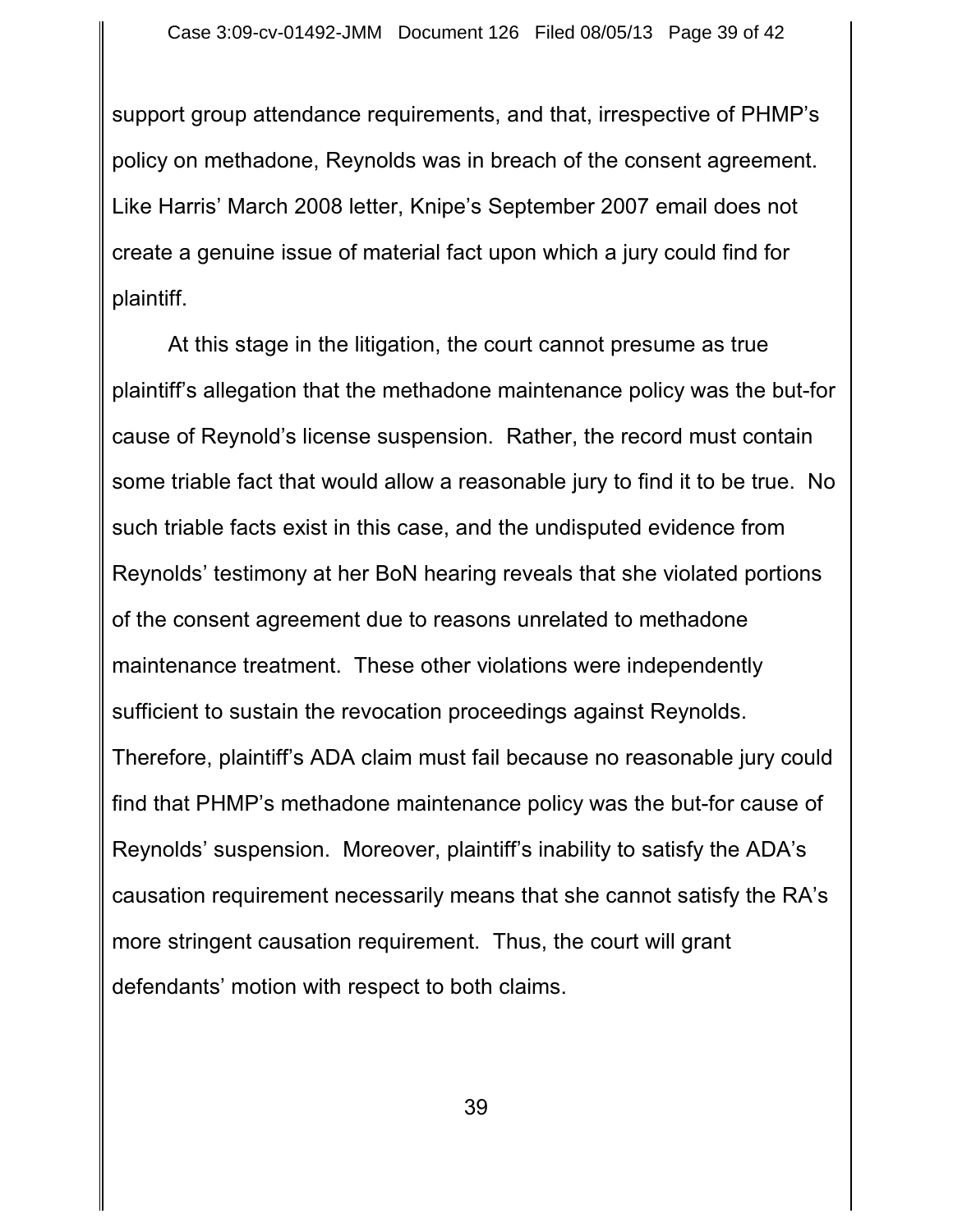# **Conclusion**

After considering the extensive record of this case and the arguments contained in the parties' lengthy briefs, the court agrees with defendants that plaintiff is unable to meet her burden at trial as a matter of law. The evidence is such that a reasonable jury could not return a verdict for plaintiff. Specifically, the admissible evidence of record is insufficient to meet plaintiff's burden of establishing that Reynolds' nursing license was revoked by reason of PHMP's methadone maintenance policy. Because plaintiff cannot establish a prima facie case under the ADA or RA, the court will grant defendants' motion for summary judgment and deny plaintiff's motion for partial summary judgment. The court need not address the parties' other arguments as plaintiff cannot succeed as a matter of law. An appropriate order follows.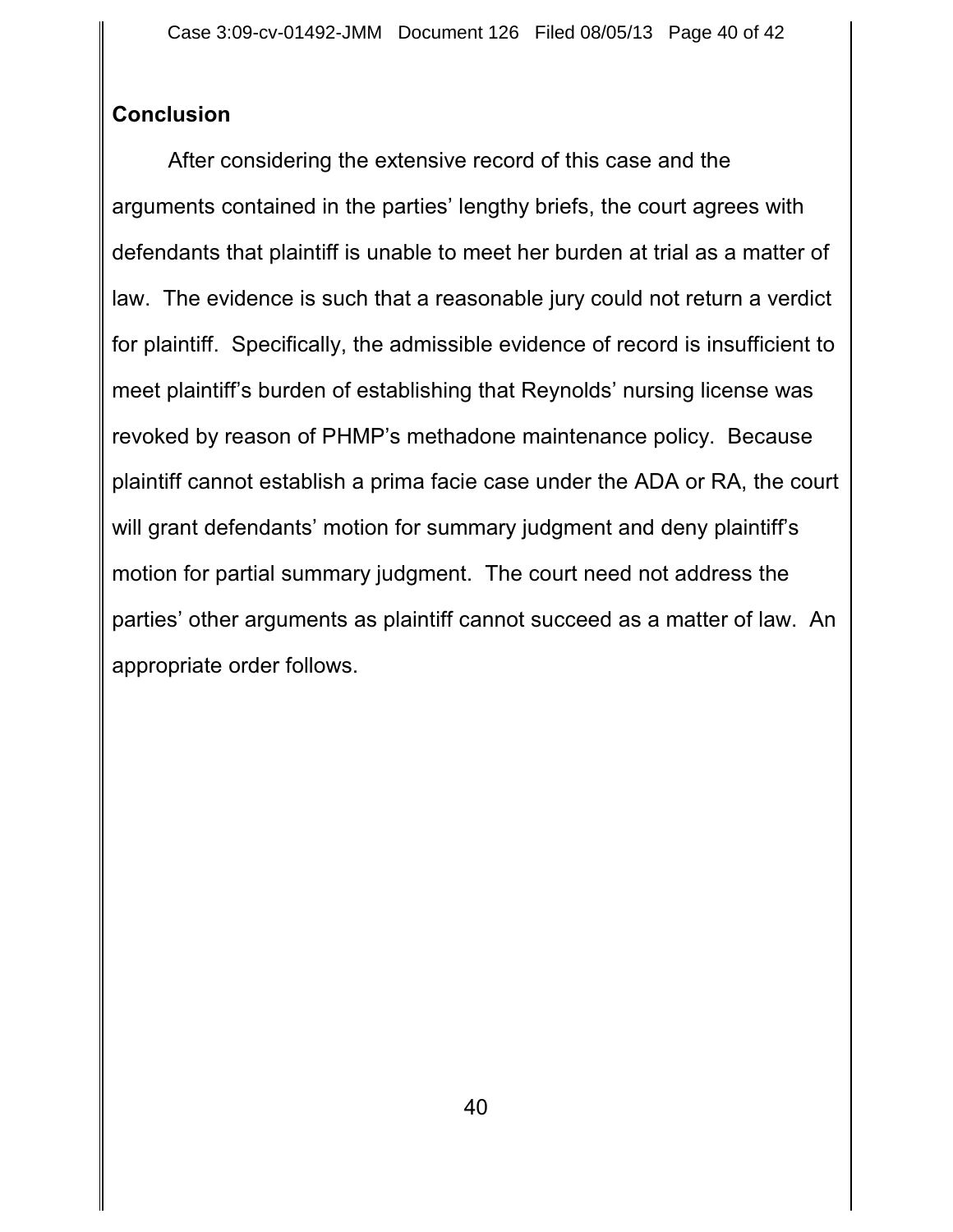#### **IN THE UNITED STATES DISTRICT COURT FOR THE MIDDLE DISTRICT OF PENNSYLVANIA**

| <b>BEVERLY LAMBERSON, as</b>            | No. 3:09cv1492 |
|-----------------------------------------|----------------|
| <b>Administratrix, of the Estate of</b> |                |
| <b>Melinda Lamberson Reynolds,</b>      | (Judge Munley) |
| Deceased,                               |                |
| <b>Plaintiff</b>                        |                |
| V.                                      |                |
| <b>COMMONWEALTH OF</b>                  |                |
| PENNSYLVANIA,                           |                |
| PENNSYLVANIA DEPARTMENT OF              |                |
| <b>STATE, PENNSYLVANIA BUREAU</b>       |                |
| <b>OF PROFESSIONAL &amp;</b>            |                |
| <b>OCCUPATIONAL AFFAIRS,</b>            |                |
| <b>PENNSYLVANIA DIVISION OF</b>         |                |
| <b>PROFESSIONAL HEALTH</b>              |                |
| <b>MONITORING PROGRAMS,</b>             |                |
| <b>PENNSYLVANIA STATE BOARD OF</b>      |                |
| <b>NURSING, BASIL L. MERENDA,</b>       |                |
| LINDA TANZINI AMBROSO,                  |                |
| K. STEPHEN ANDERSON,                    |                |
| <b>CHRISTOPHER BARTLETT,</b>            |                |
| RAFAELA COLON, KATHLEEN M.              |                |
| DWYER, JUDY A. HALE, SUZANNE            |                |
| M. HENDRICKS, JOSEPH J.                 |                |
| NAPOLITANO, ANN L. O'SULLIVAN,          |                |
| <b>JANET H. SHIELDS and JOANNE L.</b>   |                |
| <b>SORENSEN,</b>                        |                |
| <b>Defendants</b>                       |                |
|                                         |                |

### **ORDER**

**AND NOW**, to wit, this  $5<sup>th</sup>$  day of August 2013, it is hereby

**ORDERED** as follows:

1. Plaintiff's motion for partial summary judgment (Doc. 84) is